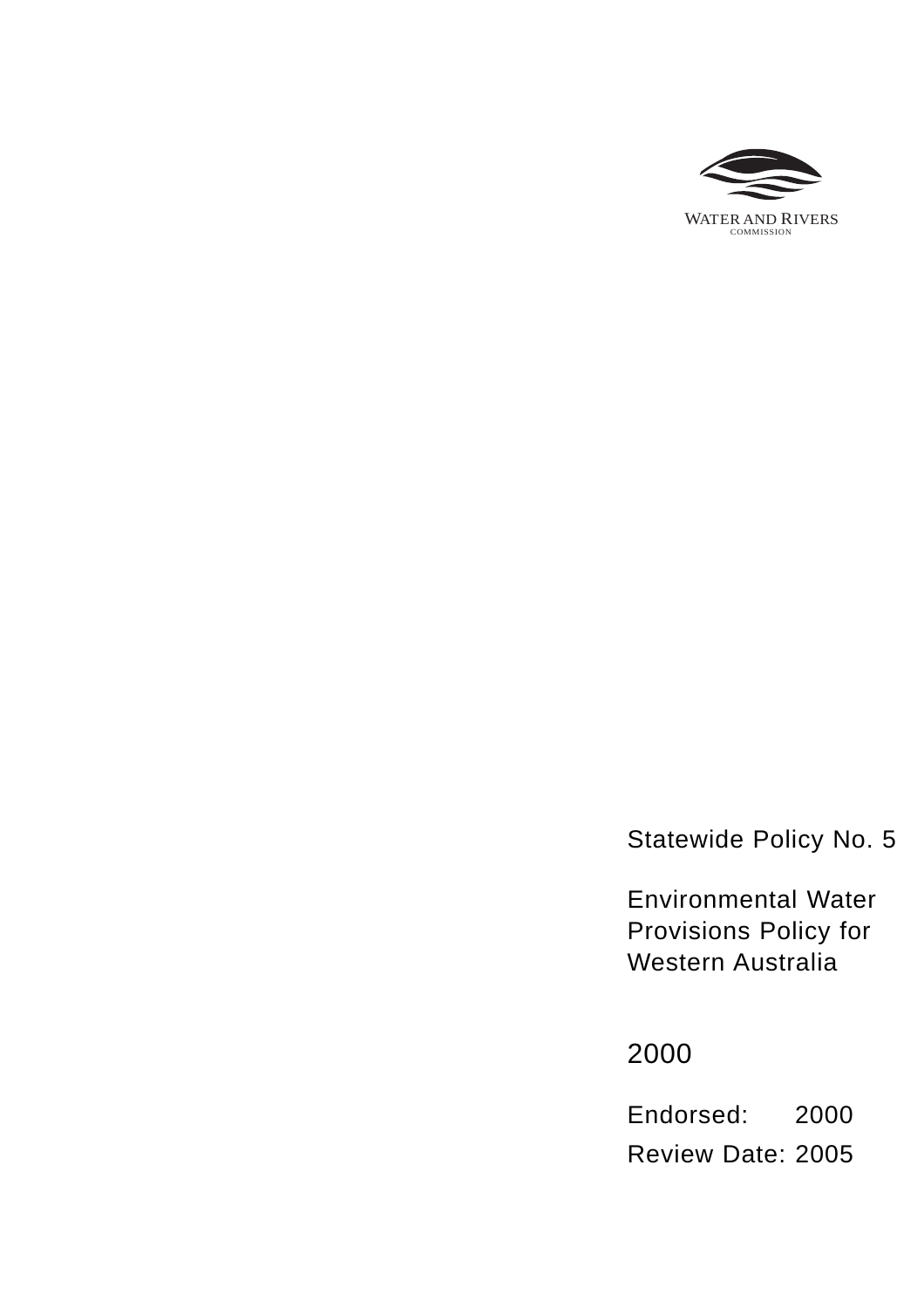WATER AND RIVERS COMMISSION HYATT CENTRE 3 PLAIN STREET EAST PERTH WESTERN AUSTRALIA 6004 TELEPHONE (08) 9278 0300 FACSIMILE (08) 9278 0301 WEBSITE http://www.wrc.wa.gov.au

## Acknowledgments

This document has been prepared by the Strategic Projects and Environmental Planning Sections within the Policy and Planning Division of the Water and Rivers Commission.

A draft of this Policy was prepared in 1998/99 following a review of the Commission's planning and policy approach to defining environmental water provisions undertaken by Welker Environmental Consultancy during 1998. The Draft Policy was released for public comment during 1999, and the public submissions have contributed to this revised Policy.

Ian Loh, Paula Deegan and Jeff Kite were the key Commission officers involved in the preparation of this Policy.

## Reference Details

This document is protected by copyright. Information in this Policy may be reproduced provided that any extracts are fully acknowledged.

The recommended reference for this publication is: Water and Rivers Commission, 2000, *Environmental Water Provisions Policy for Western Australia*, Water and Rivers Commission, Statewide Policy No. 5.

### **We welcome your feedback:**

A publication feedback form can be found at the back of this publication, or online at http://www.wrc.wa.gov.au/public/feedback/

ISBN 0-7309-7489-8 ISSN 1442-5599

*Text printed on recycled stock, November, 2000*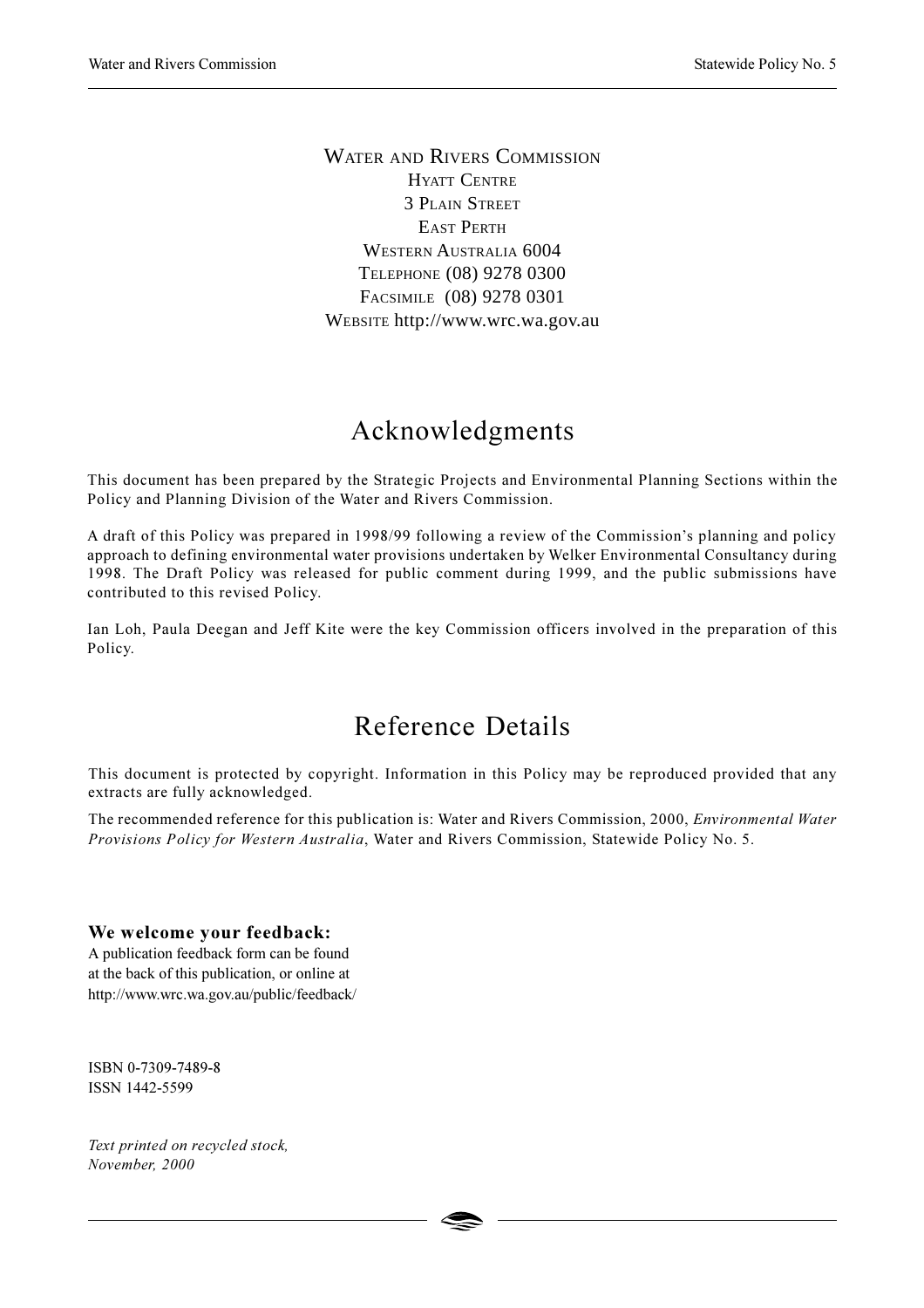# Foreword

The Water and Rivers Commission is Western Australia's primary water resource management agency. It is the Commission's responsibility, on behalf of the community, to equitably share water resources between the ecological needs, social expectations and demands to consume water for economic benefit.

The Commission collects and analyses water resources information, prepares policies and management plans, issues licences, regulates water use and protects the quality of water and important water dependent ecosystems. In discharging its responsibilities, the Commission is required to exercise judgement and discretion in protecting and controlling water use, while at the same time ensuring there is appropriate community involvement in decision-making processes.

An important component of the Commission's role in water allocation is that of making provision for water for the environment. However, this aspect is only part of a multi-objective decision-making framework adopted by the Commission. Economic, social and ecological considerations are all important and all need to be considered and balanced in water allocation decision-making, consistent with the objectives of the National Strategy for Ecologically Sustainable Development.

This policy describes principles and processes to be applied by the Commission in determining how much water should be retained for the environment when allocating and reviewing water use rights. It also identifies important linkages to the State's statutory framework.

A draft of this policy was released in February 1999 for public comment and submissions following a major review of the Commission's planning and policy approaches to the matter.

The draft policy was one of a series of Water Reform discussion papers promoting public comment on proposals to update the law governing water resource management in Western Australia and to meet the Council of Australian Government's Water Reform Framework Agreement.

*The Rights in Water and Irrigation Act 1914* was substantially amended in November 2000 and this Policy incorporates those amendments.

Comments on the draft document were sought from a wide range of stakeholders and 33 submissions were received. Most were wholly or partially supportive of the draft policy and the opportunity to comment, although a number of issues were raised that required further clarification. These, together with issues raised through the water law reform process and the Commission's most recent experience in the provision of water for the environment, have been considered in the finalisation of this policy.

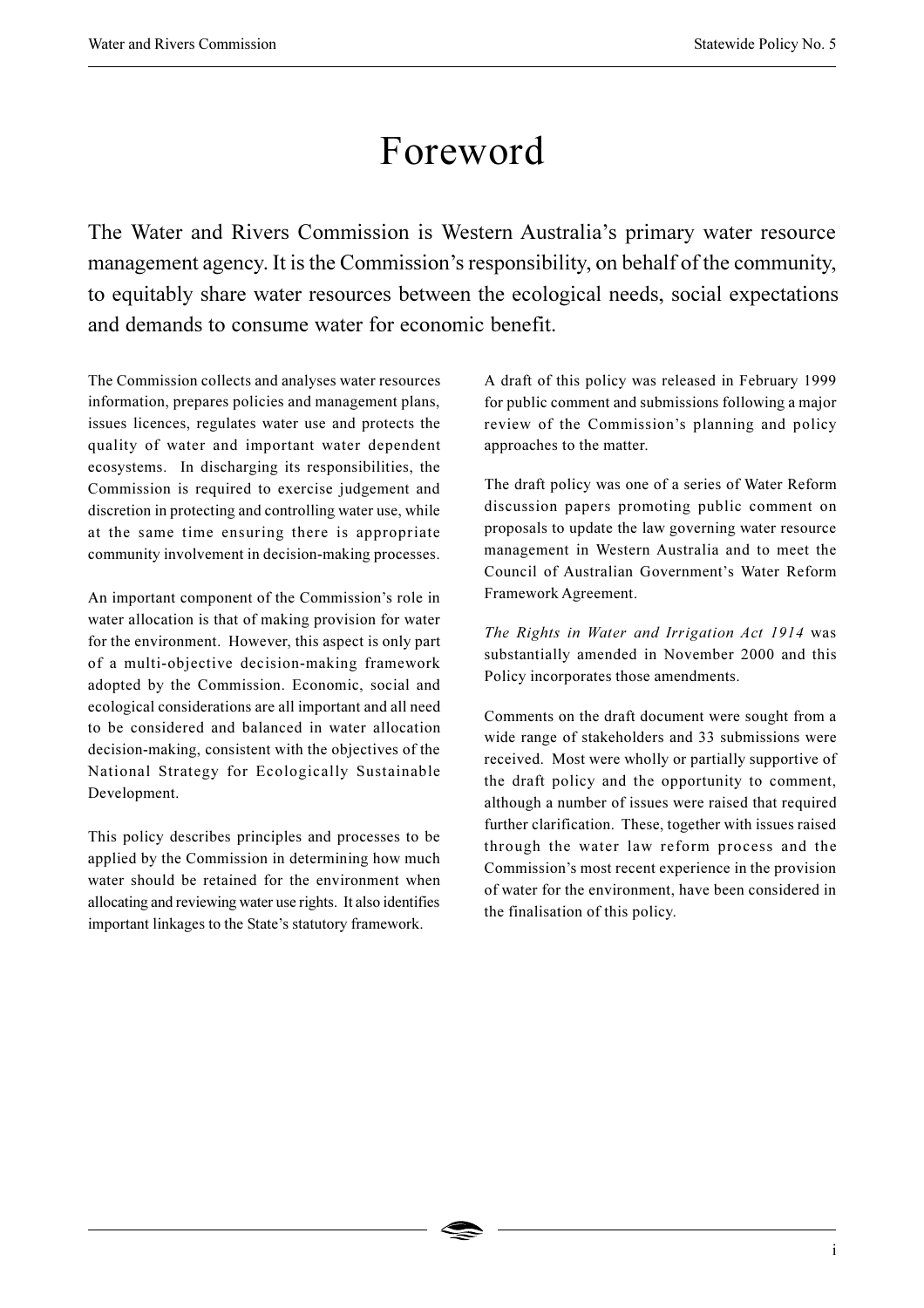# Contents

 $\Leftrightarrow$  -

| $\mathbf{1}$ |     |                                            |
|--------------|-----|--------------------------------------------|
|              | 1.1 |                                            |
|              | 1.2 |                                            |
|              | 1.3 | Statutory context in Western Australia  1  |
|              |     |                                            |
|              |     |                                            |
|              |     |                                            |
|              | 2.1 |                                            |
|              |     |                                            |
|              | 2.3 |                                            |
|              |     | 2.4 The Commission's guiding principles  3 |
|              |     |                                            |
| 3            |     |                                            |
|              |     | 3.1 Allocation framework and planning      |
|              |     |                                            |
|              |     | 3.2 Determination fo EWRs and EWPs  7      |
|              |     |                                            |
|              | 3.4 |                                            |

| Glossarv |  | $\sqrt{2}$ |
|----------|--|------------|
|----------|--|------------|

## Appendices

|  | 1. Excerpt from COAG Agreement on        |  |  |  |
|--|------------------------------------------|--|--|--|
|  | Water Resources Policy Reform (1994) 13  |  |  |  |
|  | 2. National prinicples for the provision |  |  |  |
|  |                                          |  |  |  |
|  |                                          |  |  |  |
|  |                                          |  |  |  |
|  |                                          |  |  |  |
|  | Figure                                   |  |  |  |

| 1. Environmental Water Provisions in the |  |  |  |  |
|------------------------------------------|--|--|--|--|
|                                          |  |  |  |  |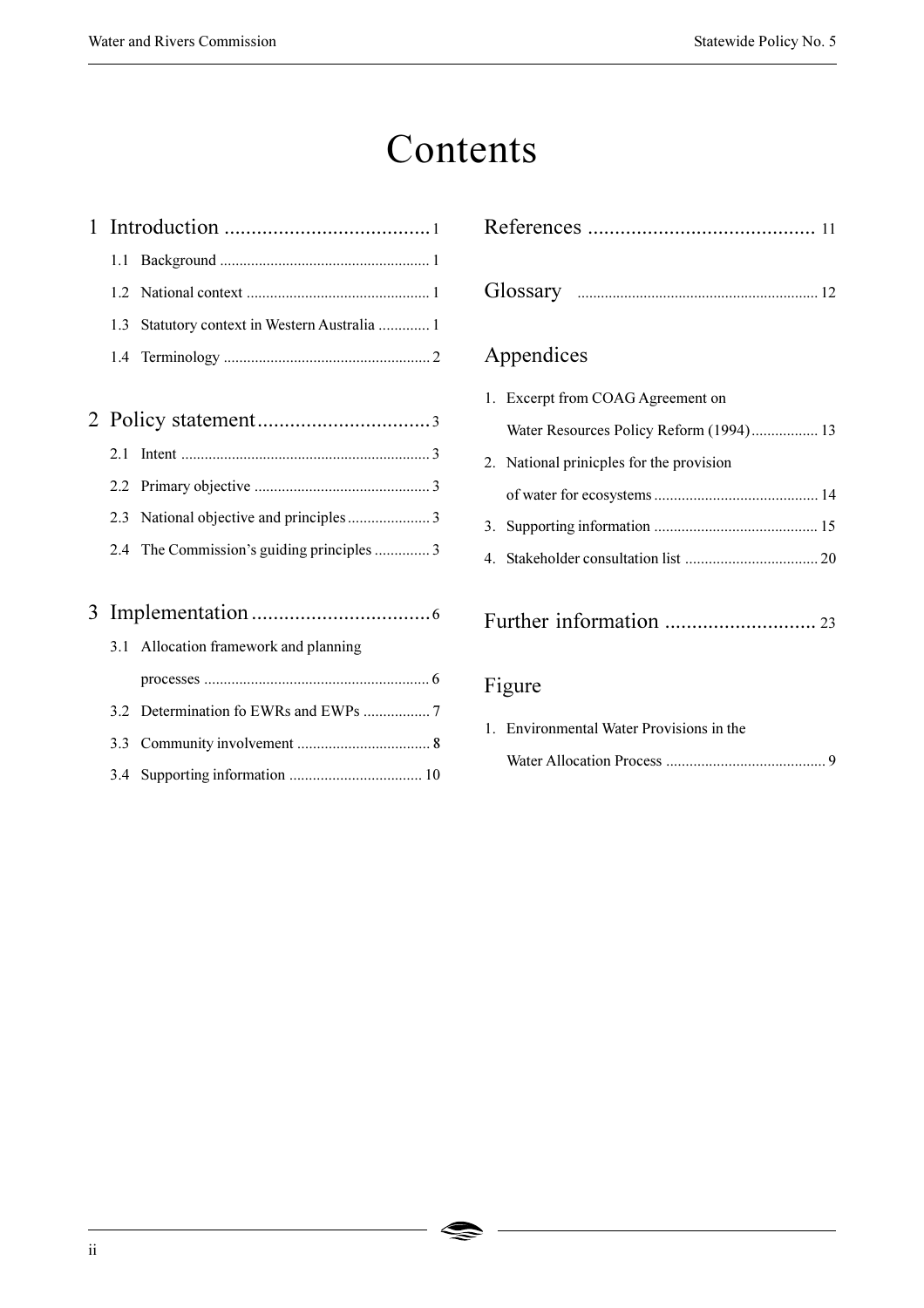# 1. Introduction

### **1.1 Background**

For many years, the Commission and its predecessor organisations have protected the needs of water dependent ecosystems where the environment has been identified as a key factor in water allocation. Operational practice and procedures evolved from studies of the impacts of groundwater use in the semiarid Pilbara region in the 1970s and in the Perth area in the 1980s.

Consideration of the needs of the environment is now well developed in groundwater allocation planning and management in many areas, and is being increasingly applied to the management of surface water resources. However, a more consistent approach to the provision of water for the environment across the State is required.

No policy statement has previously existed to describe the principles and approaches for appropriate provision of water for the environment. Nor has there been clear documentation showing how the need to provide water for the environment fits within the context of the *Rights in Water and Irrigation Act 1914*. The critical linkages of water allocation planning and decision-making with the requirements of the *Environmental Protection Act 1986* and the requirement to ensure effective community involvement have also needed clarification.

This policy aims to provide guidance on these matters.

### **1.2 National context**

National policies and strategies developed over the past decade have significant implications for the provision of water for the environment as part of the allocation and management of water resources. The Government of Western Australia is either a signatory to, or has formally endorsed, these documents. Of relevance to the development of the approach described in this policy are:

- National Strategy for Ecologically Sustainable Development (1992);
- Intergovernmental Agreement on the Environment (1992):
- National Water Quality Management Strategy (1992) and subsequent Guidelines;
- Council of Australian Governments' (COAG) Framework Agreement on Water Resources Policy Reform (1994) and subsequent agreements;
- National Principles for the Provision of Water for Ecosystems (1996); and
- National Strategy for the Conservation of Australia's Biological Diversity (1996).

The Commonwealth *Environment Protection and Biodiversity Act 1999* also has significance with respect to the provision of water for the environment. This Act represents the most fundamental reform of Commonwealth environmental laws since the first environmental statutes were enacted in the early 1970s. Referral for environmental assessment under this Act is required for six specific matters of national environmental significance and where the Commonwealth has specific responsibilities e.g. where proposed actions may affect wetlands listed under the Ramsar Convention.

The COAG Framework Agreement on Water Resources Policy Reform (1994 and subsequent agreements), the National Strategy for Ecologically Sustainable Development (1992) and the National Principles for the Provision of Water for Ecosystems (1996) are the most relevant to this policy. Important parts of the COAG Agreement and the National Principles are provided in Appendix 1 and 2 respectively. The National Principles were being reviewed at the time of publication of this policy.

### **1.3 Statutory context in Western Australia**

The *Rights in Water and Irrigation Act 1914* (the Act) specifically provides for water for the environment. The objects of the Act include:

to provide for management of water resources, and in particular -

(i) for their sustainable use and development to meet the needs of current and future users; and

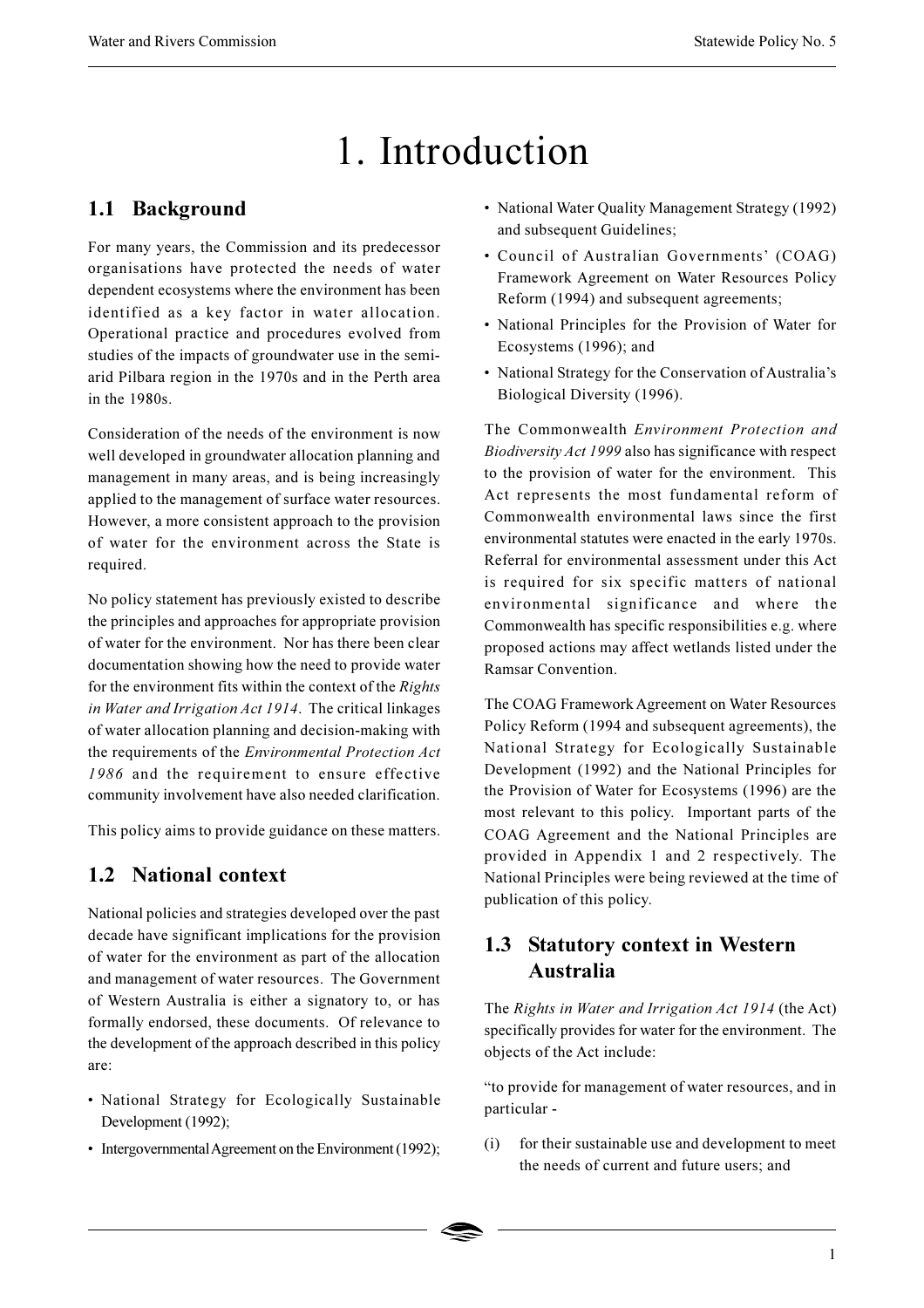(ii) for the protection of their ecosystems and the environment in which water resources are situated, including by the regulation of activities detrimental to them;" (Section  $4(1)$ ).

With particular emphasis on object (ii), the Act provides for:

- a statutory planning process which requires specific identification of environmental values and how the rights to water should be allocated including the needs of the environment;
- the need to obtain the approval of the Minister for Water Resources before implementation of plans (also subject to the provisions of the *Environmental Protection Act 1986* as explained below);
- $\cdot$  the establishment of local water resources management committees including, where practical, people with knowledge and experience in the conservation of ecosystems;
- a statutory framework for broad public consultation in plan development and, specifically, consultation with water resources management committees and stakeholder bodies; and
- the ability for the Commission to put conditions on licences or to amend licences to protect the environment as well as making directions for the same purpose.

The *Environmental Protection Act 1986* is also pivotal in the approach to the establishment of water provisions for the environment in Western Australia. In particular it provides for:

- the identification of statutory environmental values and environmental quality criteria to be protected as part of Environmental Protection Policies (EPPs); and
- the assessment of proposals which may have a significant impact on the environment and the setting of statutory conditions by the Minister for the Environment.

The Minister for the Environment also has the power to reject proposals where it is considered that they may have an unacceptable impact on the environment.

*The Conservation and Land Management Act 1984, Wildlife Conservation Act 1950, Aboriginal Heritage Act 1972* and the (Federal) *Native Title Act 1993* may also have significant implications for the provision of water for the environment.

### **1.4 Terminology**

Consistent with the National Principles for the Provision of Water for Ecosystems, the Water and Rivers Commission has adopted the concepts of Ecological Water Requirements (EWRs) and Environmental Water Provisions (EWPs) with some minor refinements of terminology.

*Ecological Water Requirements (EWRs) are the water regimes needed to maintain ecological values of water dependent ecosystems at a low level of risk.*

EWRs are determined on the basis of the best scientific information available and are the primary consideration in the determination of Environmental Water Provisions.

*Environmental Water Provisions (EWPs) are the water regimes that are provided as a result of the water allocation decision-making process taking into account ecological, social and economic impacts. They may meet in part or in full the ecological water requirements.*

The water allocation decision-making process includes assessment of the proposed EWPs under the *Environmental Protection Act 1986* where environmental impacts may be significant.

The following terms have also been adopted for this document.

*Social water requirements* are defined as elements of the water regime that are identified to meet social values. These requirements are not a primary consideration in the allocation decision making process. However, they may be established as part of the EWP depending on their impact on natural ecosystems and the significance of the social value maintained by the water regime.

*Mitigation water requirements* are elements of the water regime that are identified to improve diminished water quality resulting from land use practices and developments in the catchment. They may form part of an EWP. However, if this is not possible, mitigation water requirements will need be considered as part of previously unallocated water or consumptive use allocations.

Further definitions of terms and words used in this document can be found in the Glossary.

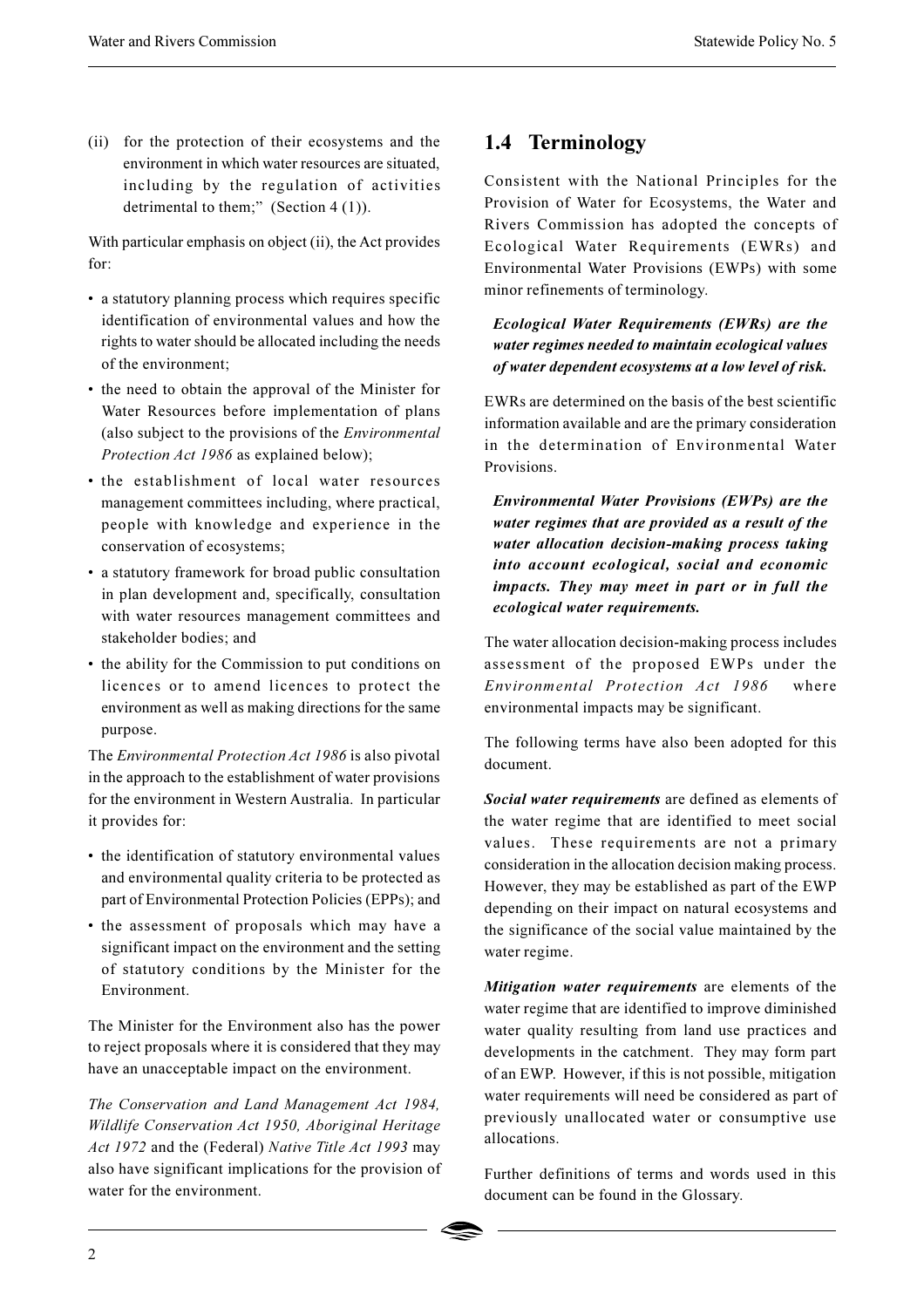# 2. Policy statement

## **2.1 Intent**

This policy describes the approach to be followed by the Water and Rivers Commission in determining how water will be provided to protect ecological values when allocating the rights to use water in Western Australia. The policy lists the guiding principles to be followed when making such decisions and outlines a water allocation planning framework in which these principles are to be applied.

The policy also describes the relationship between the Commission's approach to water resources planning and management processes under the provisions of the *Rights in Water and Irrigation Act 1914* and the Environmental Protection Authority's responsibilities under the provisions of the *Environmental Protection Act 1986.*

The policy will be in place for five years at which time a decision will be made as to whether the policy requires a major review. Minor amendments to the policy may be made at any time, with the approval of the Minister for Water Resources.

## **2.2 Primary objective**

The primary objective of this policy is:

• to provide for the protection of water dependent ecosystems while allowing for the management of water resources for their sustainable use and development to meet the needs of current and future users.

## **2.3 National objectives and principles**

In meeting its primary objective, the policy must be considered within the context of the core objectives of the National Strategy for Ecologically Sustainable Development (1992).

These are:

• to enhance individual and community wellbeing by following a path of economic development that safeguards the welfare of future generations;

- to provide equity within and between generations; and
- to protect biological diversity and maintain essential ecological processes and life support systems.

The National Strategy for ESD also adopted the "precautionary principle" as a basis for policy development and implementation at all levels of Government. The precautionary principle states that:

 where there are threats of serious or irreversible environmental damage, lack of full scientific certainty should not be used as a reason for postponing measures to prevent environmental degradation.

The policy also aims to be consistent with the National Principles for the Provision of Water for Ecosystems (1996). The National Principles identify that the overall goal in providing water for the environment is:

 to sustain and where necessary restore processes and biodiversity of water dependent ecosystems.

To meet this goal, the document identifies twelve principles that are listed in full in Appendix 2 of this policy.

## **2.4 The Commission's guiding principles**

Consistent with relevant State and National objectives and principles for the protection of water dependent ecosystems, the guiding principles to be followed by the Commission when making decisions related to the provision of water to the environment are listed below.

### **Protecting Ecological Values in the Allocation Process**

1. The Commission will undertake water allocation planning and decision-making in a way that protects important ecological values and supports ecologically sustainable development consistent with the requirements of the *Rights in Water and Irrigation Act 1914* and the *Environmental Protection Act1986.*

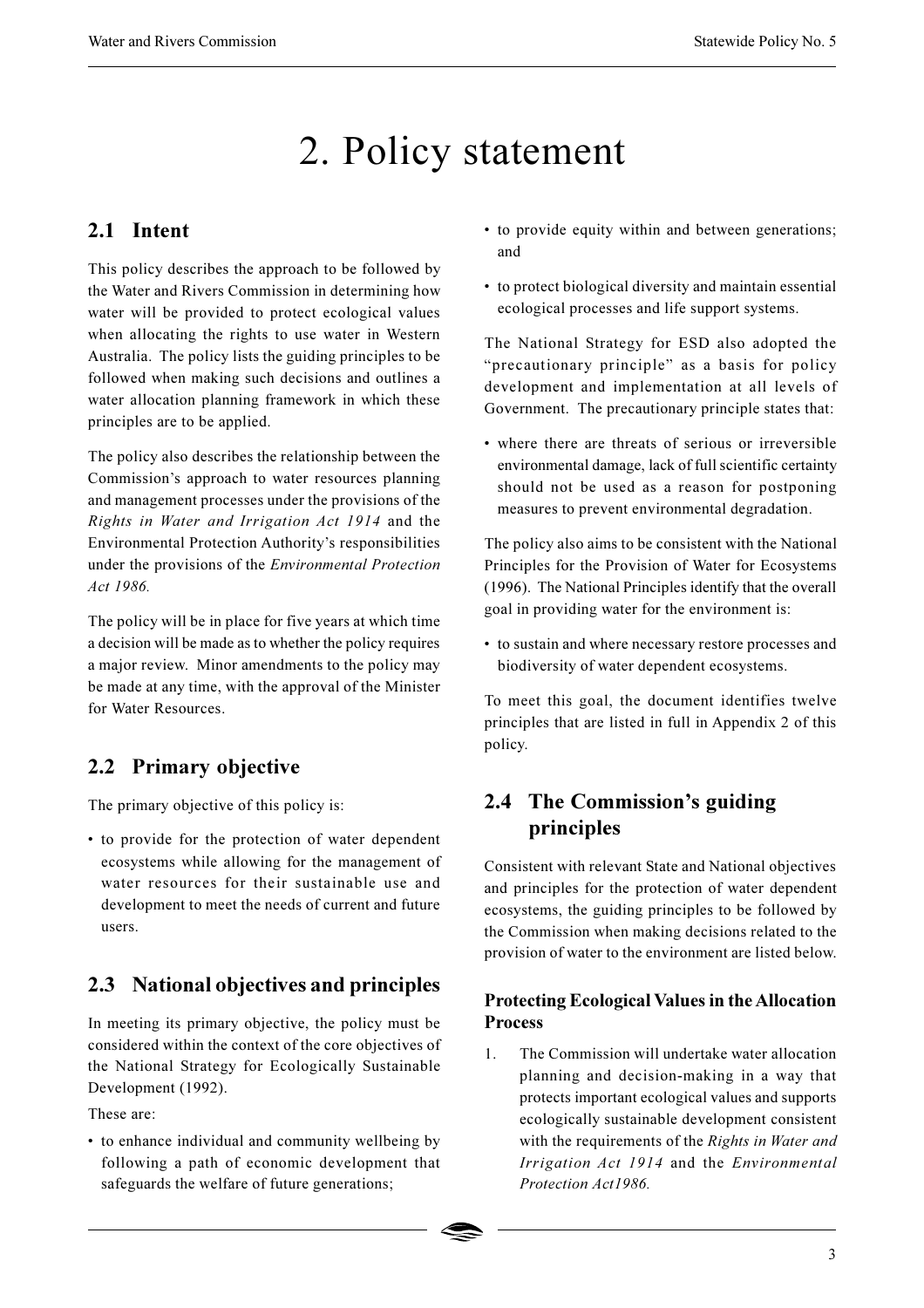2. In its water resources planning and management processes, the Commission will aim to ensure that essential natural ecological processes and the biodiversity of water dependent ecosystems are maintained. This will require the identification of ecological values at regional, sub-regional and management area levels and recognition of the Environmental Protection Authority's statutory role in determining ecological values and objectives.

### **Determination of Ecological Water Requirements**

- 3. The water regimes required to maintain the ecological values at a low level of risk (i.e. the Ecological Water Requirements) will be determined on the basis of the best available scientific information.
- 4. Where scientific knowledge of ecosystem requirements is limited, and estimates of interim EWRs and EWPs are required for allocation planning and licensing processes, the Commission will adopt the "precautionary principle" as defined in the National Strategy for Ecologically Sustainable Development (1992).
- 5. The Commission will clearly identify the basis for the determination of EWRs, including where estimates have been based on limited information and the consideration given to climatic extremes.
- 6. The Commission will continue to encourage, support and conduct research to improve the state of knowledge on the water regime requirements of significant ecosystems within Western Australia, and to participate in national processes to develop and improve approaches to the determination of EWRs.

### **Environmental Water Provisions**

7. The Commission will aim to meet all EWRs when EWPs are proposed. If, in the view of the Commission, EWRs cannot be met without significantly compromising the identified economic and social benefits of possible water allocation strategies, the Commission will ensure that:

- the risks to ecosystems of not meeting the EWRs are identified, together with the social and economic costs of fully meeting the EWRs;
- community consultation is undertaken in the development of allocation scenarios and EWP options; and
- the proposed allocation strategy is referred to the EPA for assessment and/or advice under the *Environmental Protection Act 1986*.
- 8. In proposing EWPs for developed, partly developed or altered water resource systems, consideration will be given to the environmental changes that have occurred due to past flow regulation, water abstraction, adjacent land uses or water quality effects, as well as the capacity for restoration of the altered ecosystems.
- 9. If, after EWPs have been set, they cannot be met in the short term because of allocations to existing users, a strategy will be developed in consultation with users and other stakeholders, to ensure such provisions are met within the minimum practical time.
- 10. EWPs will not form part of any market in tradeable water entitlements.<sup>1</sup> However, EWPs may be reviewed through a public planning process which may identify that more or less water is available for consumptive use.
- 11. Water regimes identified to meet social values (ie social water requirements), will form part of EWPs where they do not unacceptably impact on significant ecological values.
- 12. Any mitigation water requirements will be separately identified and are additional to EWRs. They may form part of EWPs but if this is not possible, they will normally be met from unallocated water or water that would otherwise have been available for consumptive use.
- 13. Further allocations to new or existing users will only occur where EWPs are being met. Where EWPs have not been set, allocations to users will be made on a precautionary basis that minimises ecological risk.

*<sup>1</sup> Water entitlements are defined through licences to use water, issued by the Commission, or contractual arrangements between water licence holders and their customers.*

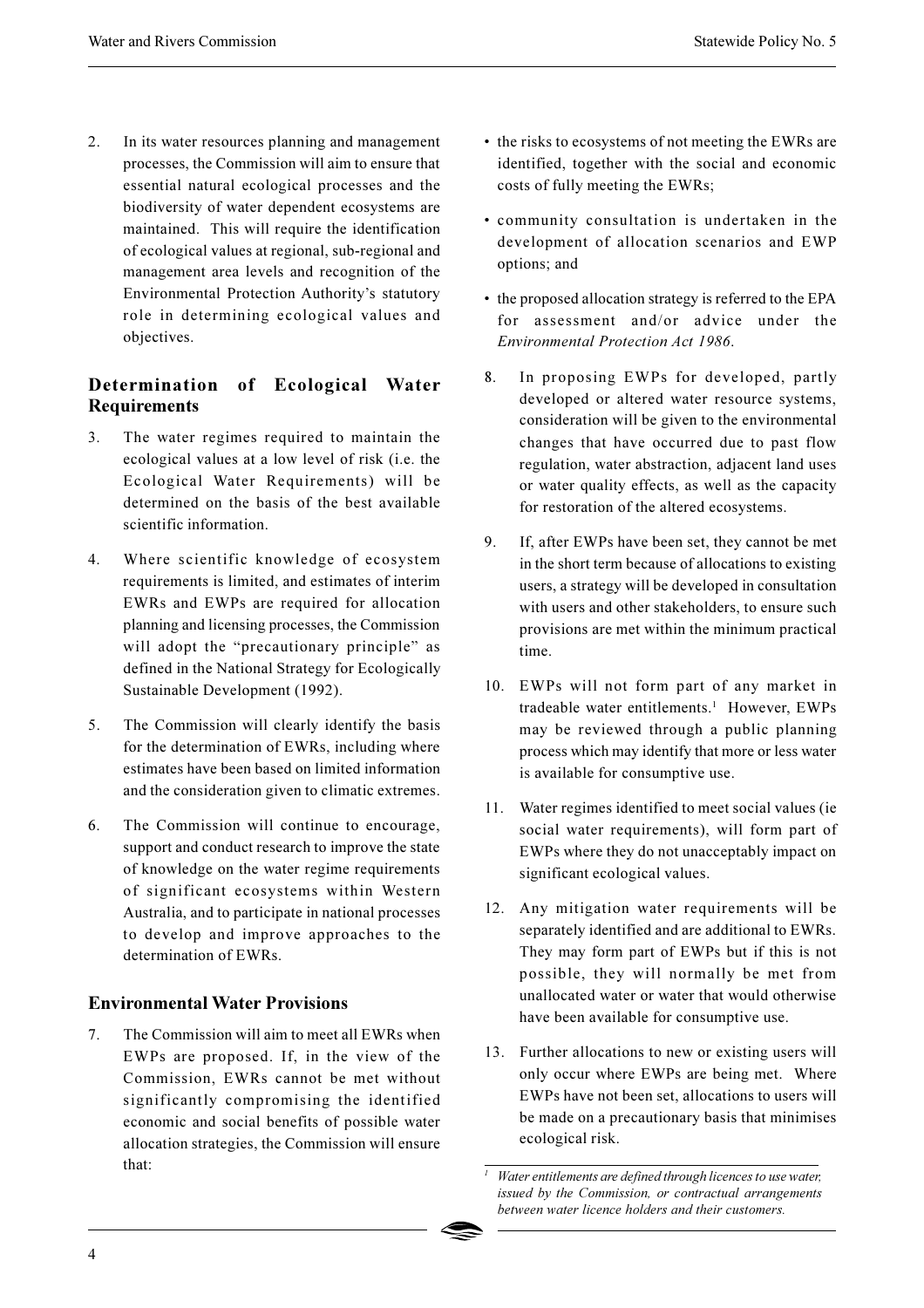### **Community Involvement, Management and Review**

- 14. Community involvement and adaptive management are fundamental aspects of water resources allocation planning and management processes including the establishment and review of EWPs.
- 15. Allocation planning and licensing processes will allow for regular review of allocations and EWPs to consider the implications of improved knowledge of hydrology, ecology, climate variation and community values for water management issues.
- 16. The Commission will require effective management and monitoring to ensure that EWPs are being met and that environmental values are being protected.
- 17. The Commission will require that users are responsible for the efficient use of their licensed water allocation and for minimising any ecological damage from their use.

As required under the *Rights in Water and Irrigation Act 1914*, allocation plans will be submitted to the Minister for Water Resources for approval. Where plans are formally assessed by the EPA under the provisions of the *Environmental Protection Act 1986,* the Minister for the Environment has statutory decisionmaking powers to set conditions requiring that specified environmental values must be protected and that the Commission will ensure the EWPs adopted in approved plans meet these requirements.

Fundamental to these guiding principles is the overall principle of ensuring that the Commission's approach to providing water for the environment is "transparent". This requires the specific identification of EWRs and EWPs and particularly applies to situations where judgements must be made between the ecological, social and economic factors involved, for example where the proposed allocation strategy would mean that EWPs will not be the same as EWRs due to social and economic factors.

The likely requirement for formal assessment of such proposals under the Environmental Protection Act 1986 provides further opportunities which ensure stakeholder involvement and procedural justice in the decisionmaking processes. As is appropriate in such matters of balancing community values, the final decision will be made by the Government of the day.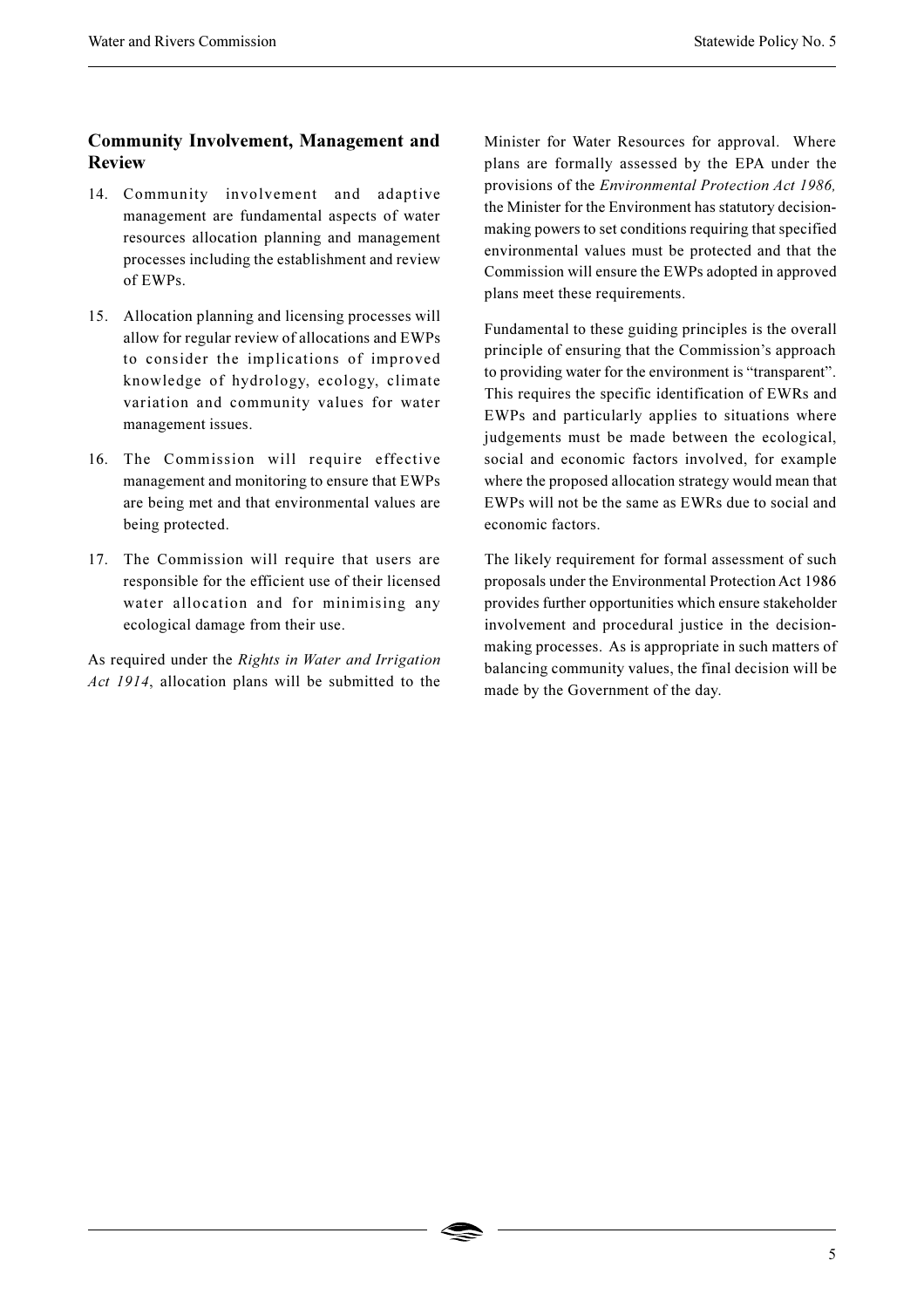# 3. Implementation

## **3.1 Allocation framework and planning process**

The water resources allocation framework and management planning processes which will be applied by the Commission are defined in the *Rights in Water* and Irrigation Act 1914. "Plans for management of water resources" (Division 3D).

The Act provides for three different classifications of management planning, namely regional, sub-regional and local area management plans. The plans may relate to more than one region, sub-region or local area respectively and may also be combined into a single document.

The provision of water for the environment is considered at each of the three allocation planning levels. The Environmental Protection Authority will often play a key role in defining environmental values and in assessing the adequacy of EWRs and EWPs in water resource management plans. A brief description of each of the different levels is given below.

*Regional Management Plans* identify water resource values, including ecological and other environmental values, at a regional level, and establish how these values are to be protected. They define the likely future uses of the water resources and may give a preliminary indication of the quantity of water that could be diverted from the region including the possible scale and nature of any development. Another important purpose of these plans is to indicate how water resources planning and management will be integrated with land use planning and management.

*Sub-regional Management Plans* identify water resources values, including ecological and other environmental values at a sub-regional level, and will specifically define EWRs and EWPs (although where appropriate these may be of an interim nature). They will establish how ecologically sustainable development of water resources is to be facilitated by the Commission including the quantity of bulk water allocations for particular consumptive uses and how the rights to water are to be allocated to meet various

needs. Cumulative effects on the environment of potential water source developments and other land uses are considered where this has not been done at the regional planning level. The plans will also show the strategies that will be adopted to implement the plan including the water allocation licensing policy and how EWPs will be explicitly incorporated into planning and environmental decisions.

*Local Area Management Plans* cover part of a single water resource (e.g. a groundwater sub-area). EWRs and EWPs for the area will be specifically defined. The plans will establish how rights to water are to be allocated to meet various needs including the quantity of water that can be diverted on an ecologically sustainable basis. Allocations to specific future uses and the licensing policy will be defined, together with the nature and extent of the delegated authority that may be conferred on a relevant water resources management committee.

Local area management plans must not be inconsistent with relevant sub-regional plans which in turn must not be inconsistent with relevant regional plans. The plans require the approval of the Minister for Water Resources. The Commission will make a specific decision every seven years, after appropriate consultation, as to whether management plans require review.

Water allocation planning decisions are principally implemented through issuing water licences under the *Rights in Water and Irrigation Act 1914*. EWPs are reflected as constraints and conditions on the water quantities licensed under this Act. Where established, water resources management committees will play a key role in advising the Commission on these matters.

The EPA can consider the plan or proposal and where the implementation of the proposal could have a significant environmental impact, it may be formally assessed under Part IV of the *Environmental Protection Act 1986* and binding conditions may be recommended to be set on the Commission or proponent. In the past, these have often been set in relation to the implementation of (water development) proposals such

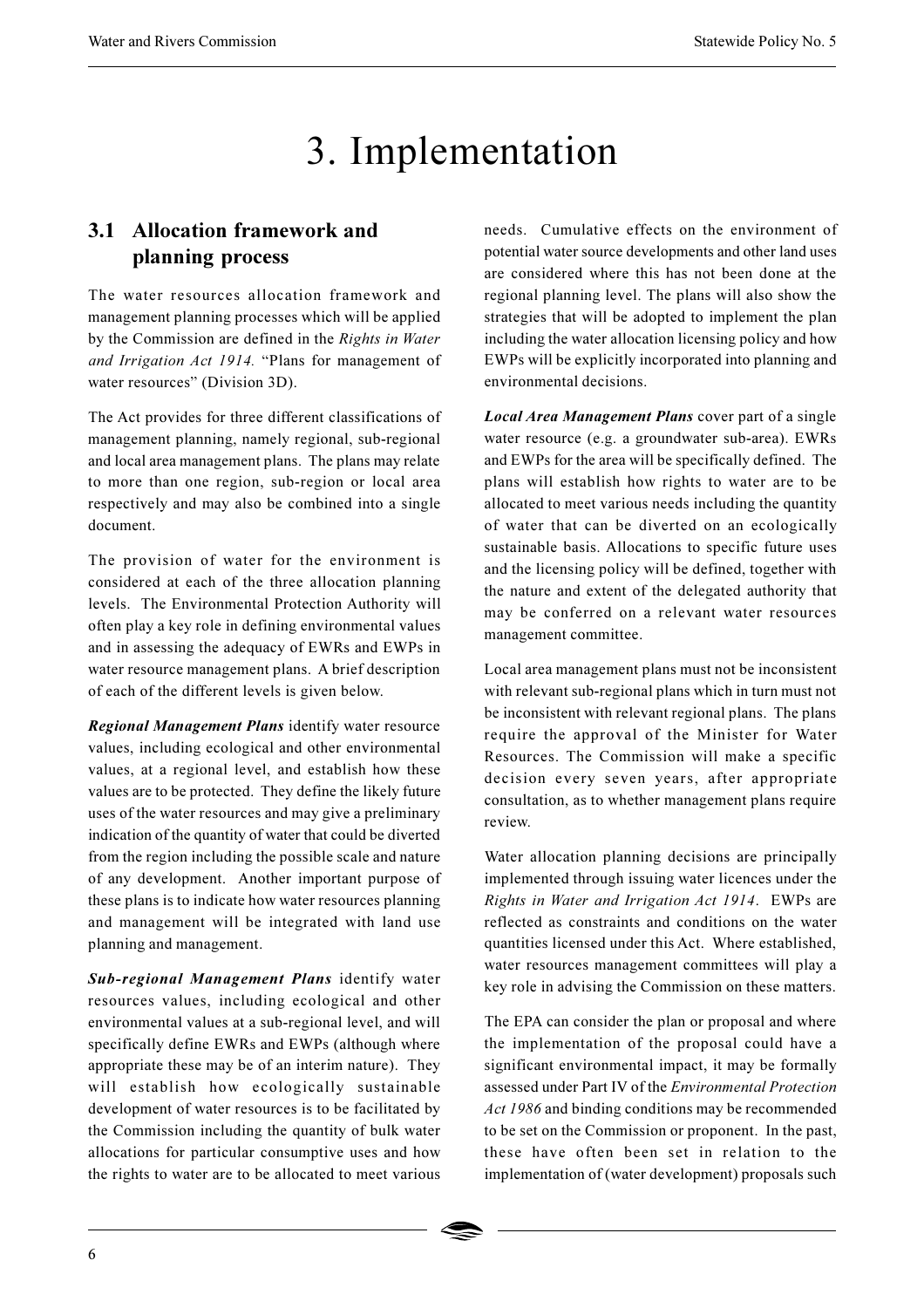as dams or groundwater schemes, but under proposed amendments to the *Environmental Protection Act*, they could also be set on the Commission's allocation plans.

Following the completion of consultation and appeal processes, the Minister for the Environment can set conditions of implementation that give the final EWPs the force of law. Such allocation plans are also likely to have monitoring and review requirements as commitments on the Commission or the service provider/developer or other water users.

Licences issued under the *Rights in Water and Irrigation Act* and associated conditions will be required to be consistent with the Minister for the Environment's conditions. Monitoring and review may be required to be undertaken by the Commission. Consistent with the current approach for larger projects, some of these requirements may be passed on to water users as licence conditions.

## **3.2 Determination of EWRs and EWPs**

The process and procedures for establishing ecological water requirements and environmental water provisions are reasonably well developed for groundwater systems, particularly at the sub-regional and local area management planning scales.

Approaches for determining EWRs and EWPs for surface water systems are now being developed and applied in Western Australia. The "holistic approach" to the determination of EWRs of Arthington *et al.* (1992) has been promoted nationally since the early 1990s and was reviewed in a "Comparison Evaluation of Environmental Flow Assessment Techniques: Review of Holistic Methodologies" by Arthington in 1998. The holistic approach is not a technique in itself, but provides a framework for the development of more specialised techniques as our scientific understanding of EWRs improves.

In many ways, the approach that has been used in WA in the development of EWRs for groundwater systems is also an holistic approach.

As defined in Section 1.4, EWPs are the outcomes of water allocation decisions following consideration of ecological, social and economic goals. Consequently,

they may be less than EWRs where some ecological impact is accepted, provided key ecological values are protected. As already explained, where this occurs, proposals are likely to be assessed under the provisions of the *Environmental Protection Act 1986*. However, if cautious allocation decisions are made, EWPs can often be set to meet the EWRs. This approach has been used successfully in a number of groundwater management situations in Western Australia. In areas where there has been minimal disturbance of natural values, EWPs should fully meet EWRs.

By definition, EWPs include water regimes that seek to maintain social values as well as ecological values. In some situations, therefore, EWPs provide additional constraints on sustainable diversion limits over and above those of EWRs alone. This is most likely to be the case for water resources where protection of recreational or other social values is of high importance and may require, for example, the maintenance of water levels in wetlands and river pools during periods of low rainfall.

Given this background, a general approach to the establishment of EWRs and EWPs for both groundwater and surface waters has evolved. This process is carried out with active public consultation and usually involves the following steps:

- 1. Identification of ecological values supported by the water system and determination of vital or important components of the ecosystem and ecosystem processes which support these values and which are sensitive to changes in the water regime.
- 2. Determination of water requirements (EWRs) for sensitive components of the ecosystem that preserve the ecological values.
- 3. Modelling the water resource system to estimate water available for consumptive use with EWRs applied.
- 4. Formulation of management objectives for the water resource system, including social water requirements.
- 5. Proposing EWPs using existing information on EWRs and taking into consideration vital consumptive and social uses.

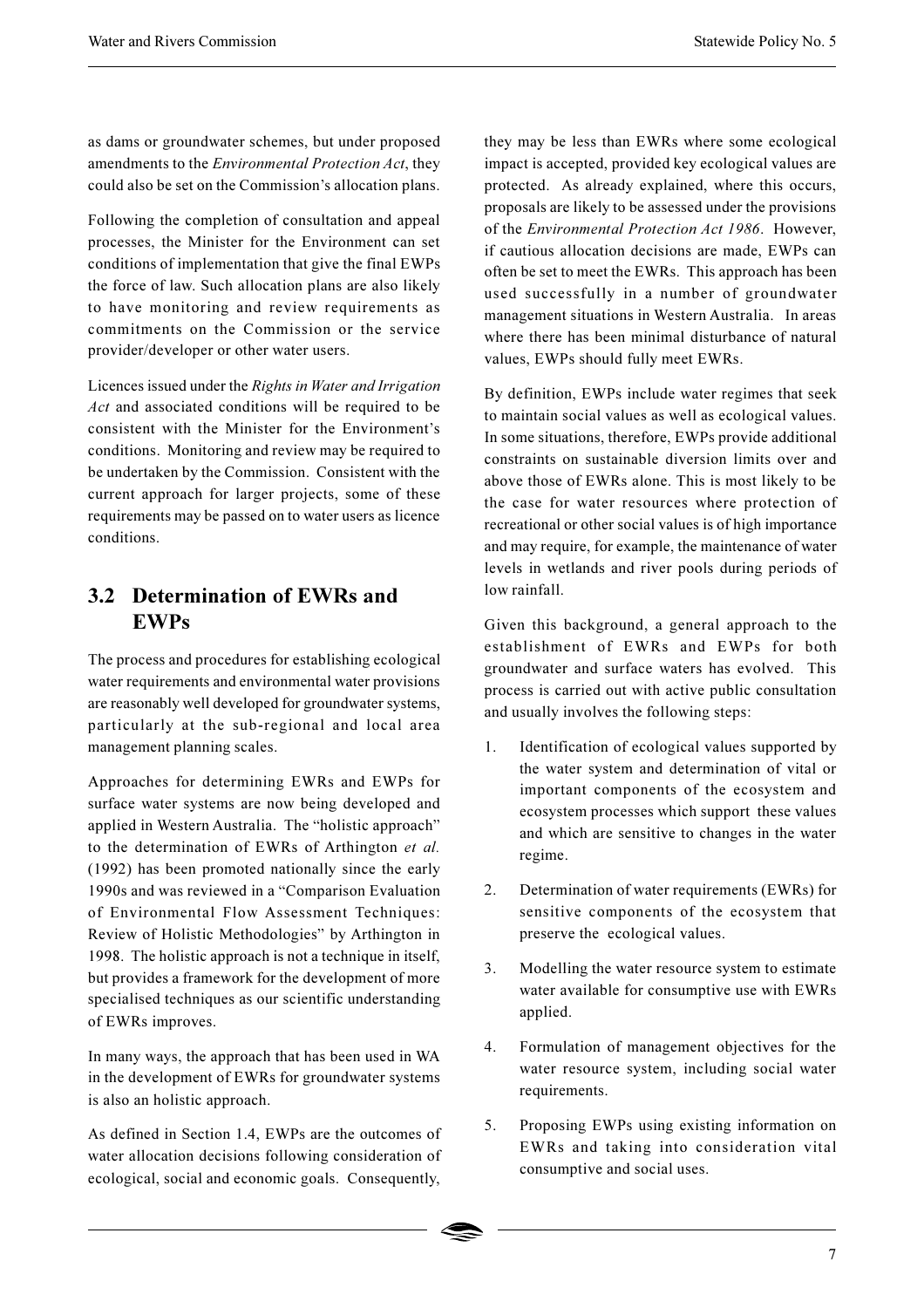- 6. Determination of proposed quantities of water available for consumptive uses (the sustainable yields), after first allowing for EWPs.
- 7. For environmentally significant proposals:
	- (a) review of the proposed EWPs and associated estimates of the water available for consumptive use, by the EPA under the provisions of the *Environmental Protection Act 1986*;
	- (b) specification, by the Minister for the Environment, of key ecological values which must be protected and any requirements for further investigations necessary to refine the EWR/EWP regime in the future.
- 8. Finalisation and approval, by the Minister for Water Resources, of the water allocation plan which ensures EWPs protect the ecological values set by the Minister for the Environment and provides allocation guidelines for consumptive uses.
- 9. Adoption, by the Water and Rivers Commission, of a compatible water allocation licensing policy for managing the consumptive water use in the management area.
- 10. Review of EWRs/EWPs as information becomes available from monitoring and further research.

A flow diagram which summarises this process is shown in Figure 1 (see opposite).

Implicit in this approach is that EWPs cannot be tradeable. Only water that is in excess of EWPs (by definition) may become available for consumptive uses. Water use licences specify consumptive use rights that are tradeable under the *Rights in Water and Irrigation Act 1914* as it is intended to be amended. In some circumstances, reviews of EWPs through a public planning process may identify that additional water could be made available for consumptive use and trading.

In most cases, EWRs and EWPs will be detailed descriptions of water regimes which will vary spatially and temporally. They will not usually be just percentages of mean annual volumes, flows or water levels. In some cases, such as in Regional Management Plans, initial estimates of EWRs and EWPs may be

broadly defined for the purpose of providing initial estimates of sustainable yields. For some areas of high conservation value, it might be determined that all water should be allocated to ecological values, such as is proposed for the Shannon River.

However, for Sub-regional and Local Management Plans, specific EWRs and EWPs will usually be identified. Examples are preferred or absolute minimum levels in a range of wetlands or river pools in certain months or for certain periods, required peak water levels in spring, and monthly flow rates or depths required in riffles (e.g. rapids), over weirs or flows released from storage reservoirs. There could be a requirement for short-term large releases from reservoirs or for rivers and wetlands to dry out completely. Specific water quality requirements may also be included in EWRs and EWPs.

Mitigation water requirements to improve water quality may be included in EWPs where the water requirement is relatively small and is of high social value. However, they will be specifically identified and the purpose of the mitigation will be given. Where large quantities of mitigation water are required to improve water quality, they will also be clearly identified but may be traded for consumptive use if catchment management practices are demonstrated to adequately mitigate the adverse water quality impact.

## **3.3 Community involvement**

Community involvement is an essential component of planning and management of water resources. With respect to the provision of water for the environment, this policy identifies a number of opportunities for the community (including all relevant stakeholders) to be involved in decision-making processes. However, because of the importance to the effective implementation of this policy, more specific information is provided in this section.

Under the provisions of the *Rights in Water and Irrigation Act 1914*, the establishment of water resources management committees is a key element of community/stakeholder involvement in planning and management processes. These committees must be consulted in the development of relevant water resource management plans. In the development of these plans, there are also requirements for:

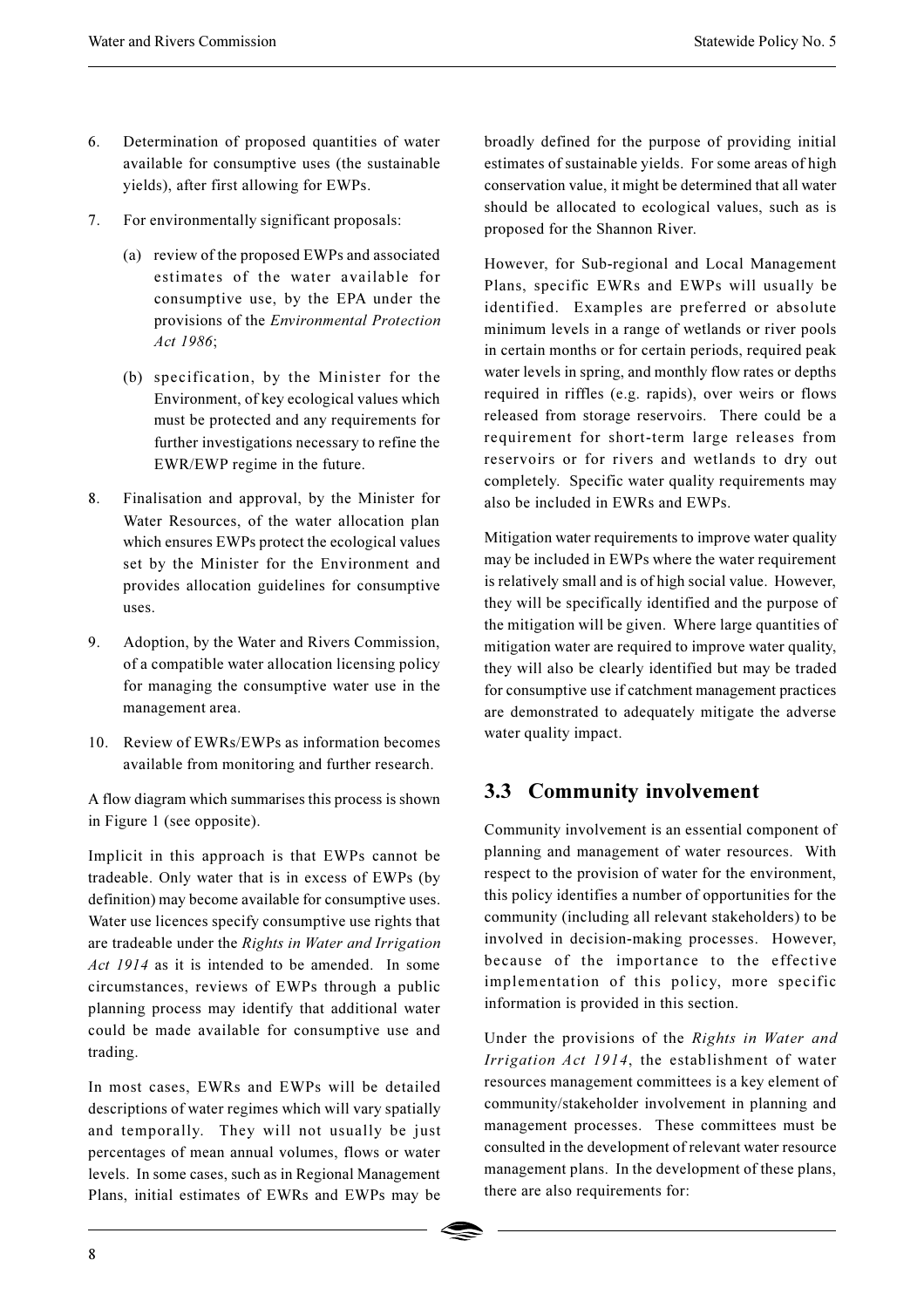

Figure 1. Environmental Water Provisions in the Water Allocation Process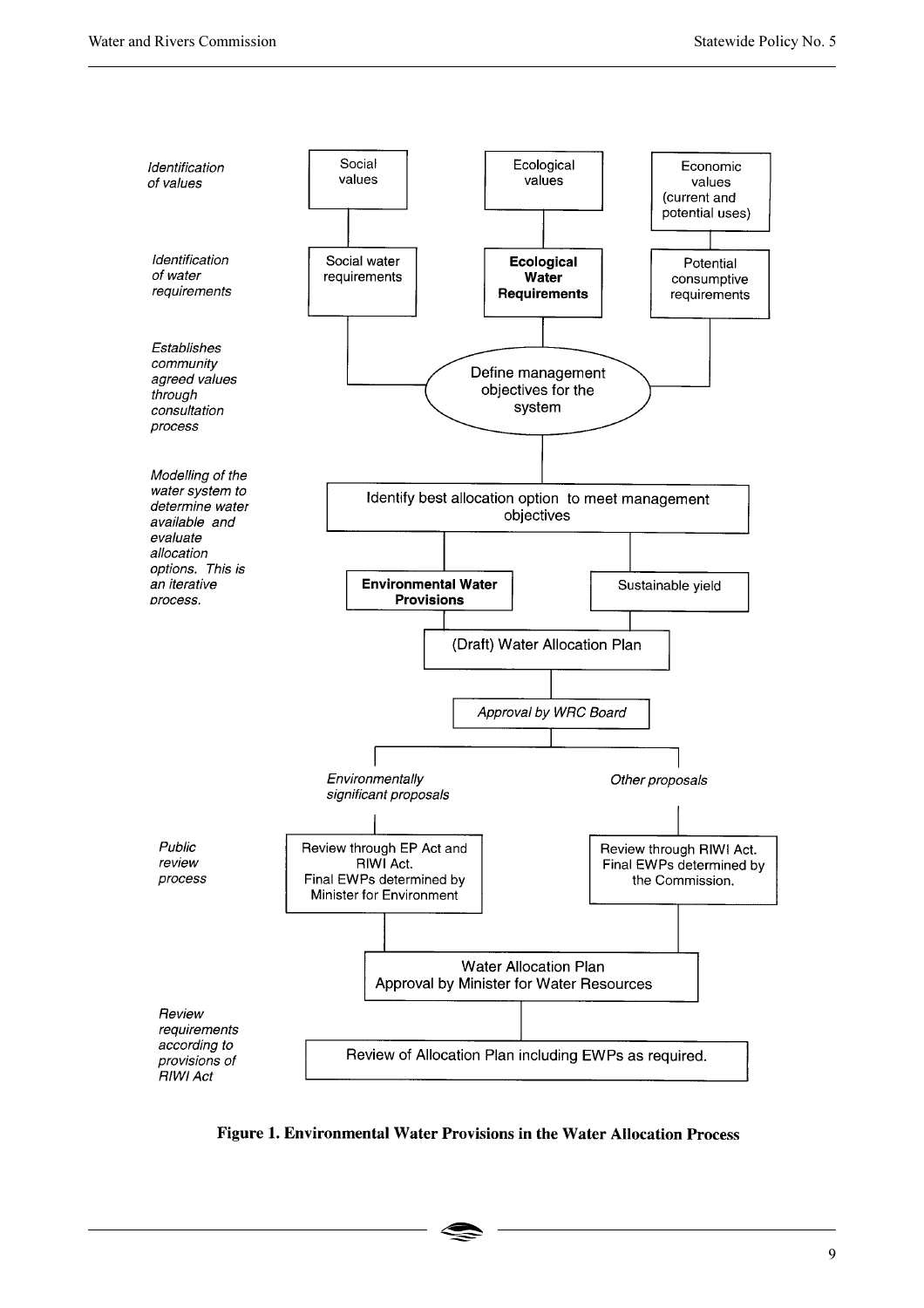- notification of the preparation of a draft plan;
- call for public submissions and the preparation of a summary of submissions;
- referral of the plan, as modified as a result of submissions, to bodies which the Commission considers may be affected or should view the plan for any reason; and
- a further opportunity to provide submissions on the modified plan.

For plans where EWPs may have significant implications for the environment, referral to the EPA will be required for possible environmental impact assessment. The *Environmental Protection Act 1986* provides for similar opportunities for community involvement in the Commission's planning process, but with additional opportunities for appeals by third parties. Wherever possible, the statutory planning and consultation processes of the Commission and the EPA will be integrated to avoid duplication of effort by stakeholders.

While these are the statutory requirements, in most cases, stakeholders will also be given additional opportunities to have input to the preparation of plans using such approaches as workshops, open forums and displays, surveys and meetings with stakeholders. For important plans, consultative committees may be established to assist with plan preparation.

The Commission will also develop a timetable for the preparation of water management plans, in particular those which will include EWPs. The timetable will be available for inspection by stakeholders and will be regularly reviewed to take account of changing priorities due to such things as new water resource development proposals, increasing water use reflecting changing land use and increased understanding of ecological impacts on water dependent ecosystems.

## **3.4 Supporting information**

There are many matters of detail which need to be considered in the implementation of this policy. Such matters include:

- determination of the ecological and social values to be protected;
- management of situations where meeting approved EWPs require reductions in consumptive use;
- protection of the environment where EWPs have not been set; and the
- need to consider water quality and integrate decisions related to EWPs with other aspects of catchment and river/wetland management.

 Further information about these issues is provided in Appendix 3.

Ş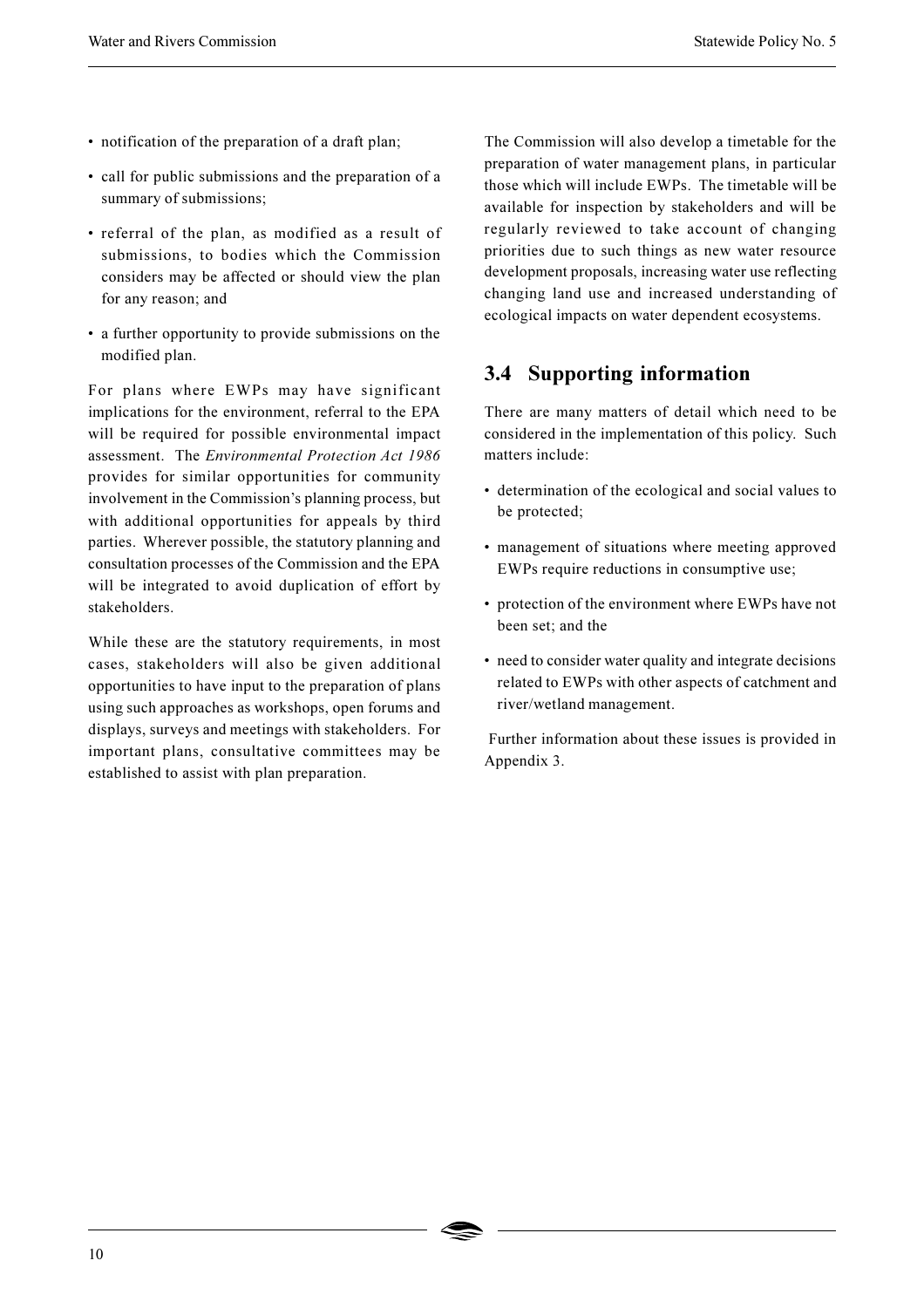# References

- ARMCANZ/ANZECC, (1996), *National Principles for the Provision of Water for Ecosystems,* Occasional Paper #3, Task Force on Water Reform, Commonwealth of Australia.
- Arthington, A. H., King, J. M., O'Keeffe, J. H., Bunn, S. E., Day, J. A., Pusey, B. J., Bluhdorn, D. R. and Tharme, R., (1992), *Development of an Holistic Approach for Assessing Environmental Flow Requirements of Riverine Ecosystems.* In: Proceedings of an International Seminar and Workshop on Water Allocation for the Environment, eds. J J Pigrim and B P Hooper, Centre for Water Policy Research, Armidale, pp 69 - 76.
- Arthington, A. H., (1998), *Comparative Evaluation of Environmental Flow Assessment Techniques: Review of Holistic Methodologies*. Land & Water Resources Research and Development Corporation, Occasional Paper No. 26/98. LWRRDC, Canberra.
- Commonwealth of Australia, (1992), *National Strategy for Ecologically Sustainable Development,* December 1992.
- Commonwealth of Australia, (1994), *Council of Australian Governments Framework Agreement on Water*. COAG, February 1994.
- Welker Environmental Consultancy, (1998), A Review of Environmental Water Provisions Policy and Processes in Western Australia. Prepared for the Water and Rivers Commission, March 1998.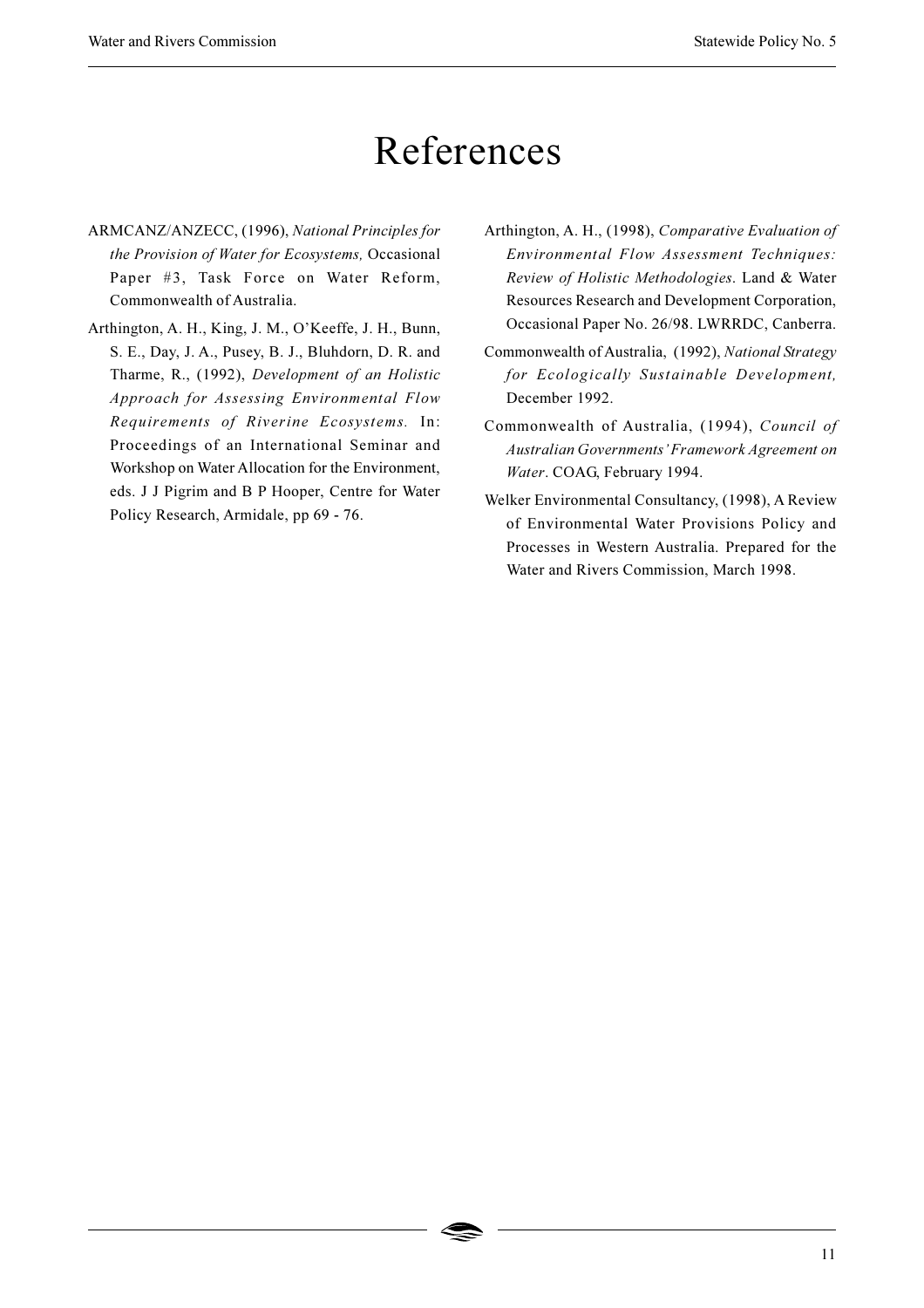$\overline{\phantom{0}}$ 

# Glossary

| Aquifer:                                          | A geological formation or group of<br>formations, able to receive, store and<br>transmit significant quantities of<br>groundwater.                                                                                                                                                                          | Ecological<br>water<br>requirements<br>(EWRs): | The water regimes needed to<br>maintain ecological values of water<br>dependent ecosystems at a low level<br>of risk.                                                                                                                                                    |
|---------------------------------------------------|-------------------------------------------------------------------------------------------------------------------------------------------------------------------------------------------------------------------------------------------------------------------------------------------------------------|------------------------------------------------|--------------------------------------------------------------------------------------------------------------------------------------------------------------------------------------------------------------------------------------------------------------------------|
| <b>Biological</b><br>diversity<br>(biodiversity): | "Variability of all living organisms and<br>the aquatic ecosystems and other<br>ecological complexes of which they are<br>part; this includes diversity within                                                                                                                                              | Groundwater:                                   | Water found under the land surface<br>which occupies the pores and crevices<br>of soil or rock.                                                                                                                                                                          |
|                                                   | species, between species and of<br>ecosystems" (Convention on Biological<br>Diversity, 1992).                                                                                                                                                                                                               | <b>Mitigation</b><br>water<br>requirements:    | Elements of the water regime that are<br>identified to improve diminished water<br>quality resulting from land use practices<br>and developments in the catchment.                                                                                                       |
| <b>Commission:</b>                                | The Water and Rivers Commission<br>established by section 4 of the Water and<br>Rivers Commission Act 1995.                                                                                                                                                                                                 | Social water:<br>requirements:                 | Elements of the water regime that are<br>identified to meet social (including<br>cultural) values.                                                                                                                                                                       |
| Ecological<br>values:                             | The natural ecological processes<br>occurring within water dependent<br>ecosystems and the biodiversity of these<br>systems.                                                                                                                                                                                | Surface water:                                 | Water flowing or held in streams, rivers<br>and other wetlands on the surface of<br>the landscape.                                                                                                                                                                       |
| Ecologically<br>Sustainable<br>Development:       | "Using, conserving and enhancing the<br>community's resources so that<br>ecological processes, on which life<br>depends, are maintained, and the total                                                                                                                                                      | Sustainable<br>yield:                          | The amount of water that can be taken<br>from a water resource system<br>(expresssed as an extraction regime)<br>without causing unacceptable impacts.                                                                                                                   |
| Ecosystem:                                        | quality of life, now and in the future,<br>can be increased" (ESD Strategy, 1992)<br>A term used for a specific environment,<br>e.g. wetland, or part thereof, to include<br>all the biological, chemical and physical<br>resources and the interrelationships and<br>dependencies that occur between those | Water<br>dependent<br>ecosystems:              | Those parts of the environment, the<br>species composition and natural<br>ecological processes of which are<br>determined by the permanent or<br>temporary presence of water resources,<br>including flowing or standing water and<br>water within groundwater aquifers. |
| <b>Environment:</b>                               | resources.<br>"Living things, their physical, biological<br>social<br>surroundings,<br>and<br>and<br>interactions between all of these."                                                                                                                                                                    | Water regime:                                  | A description of the variation of flow<br>rate or water level over time; it may<br>also include a description of water<br>quality.                                                                                                                                       |
| water<br>provisions<br>$(EWPs)$ :                 | (Environmental Protection Act 1986)<br>Environmental The water regimes that are provided as<br>a result of the water allocation decision-<br>making process taking into account<br>ecological, social and economic<br>impacts. They may meet in part or in<br>full the ecological water requirements.       | Water<br>resources:                            | Water in the landscape (above and<br>below ground), with current or potential<br>value to ecosystems and the community.                                                                                                                                                  |



 $\overline{\phantom{a}}$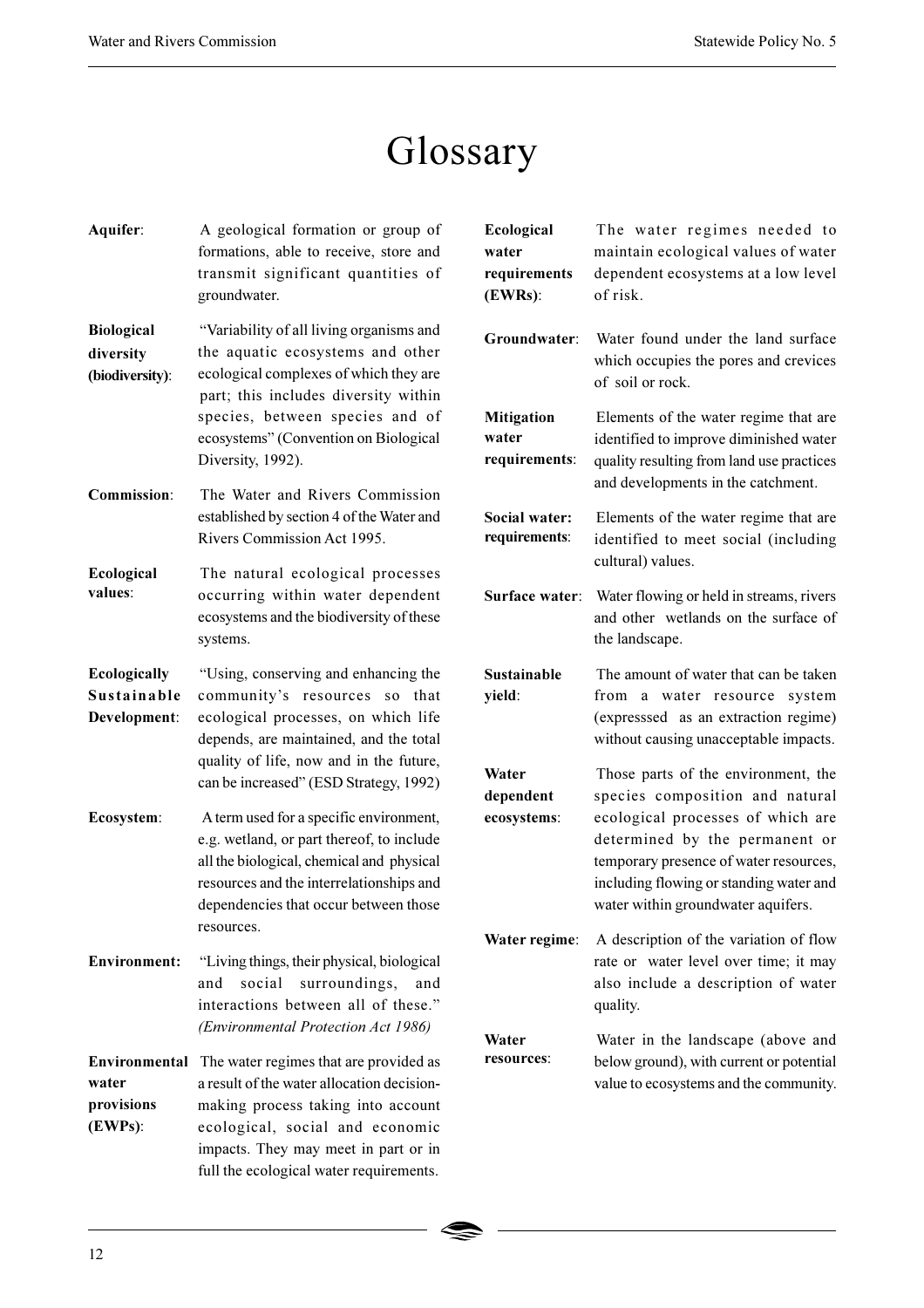## Appendix 1 Excerpt from: Council of Australian Governments' Framework Agreement on Water Resources Policy Reform (1994)

### 4. In relation to water allocations or entitlements:

- (a) The State Government members of the Council, would implement comprehensive systems of water allocations or entitlements backed by separation of property rights from land title and clear specification of entitlements in terms of ownership, volume, reliability, transferability and, if appropriate, quality,
- (b) Where they have not already done so, States would give priority to formally determining allocations or entitlements to water, including allocations for the environment as a legitimate user of water,
- (c) In allocating water to the environment, member governments would have regard to the work undertaken by Agriculture and Resource Management Council of Australia and New Zealand (ARMCANZ) and Australian and New Zealand Environment and Conservation Council (ANZECC)
- (d) That the environmental requirements, wherever possible, will be determined on the basis of the best scientific information available and have regard to the inter-

temporal and inter-spatial water needs, required to maintain health and viability of river systems and groundwater basins. In cases where river systems have been overallocated, or are deemed to be stressed, arrangements will be instituted and substantial progress made by 2001\* to provide a better balance in water resource use including appropriate allocations to the environment in order to enhance/restore the health of river systems. (*\*NB Agreement amended in 1996 to extend time frame from 1998 to 2001*)

- (e) In undertaking this work, jurisdictions would consider establishing environmental contingency allocations which provide for a review of the allocations five years after they have been determined, and
- (f) Where significant future activity or dam construction is contemplated, appropriate assessments would be undertaken to , inter alia, allow natural resource managers to satisfy themselves that the environmental requirements of the river systems would be adequately met before any harvesting of the water resource occurs.

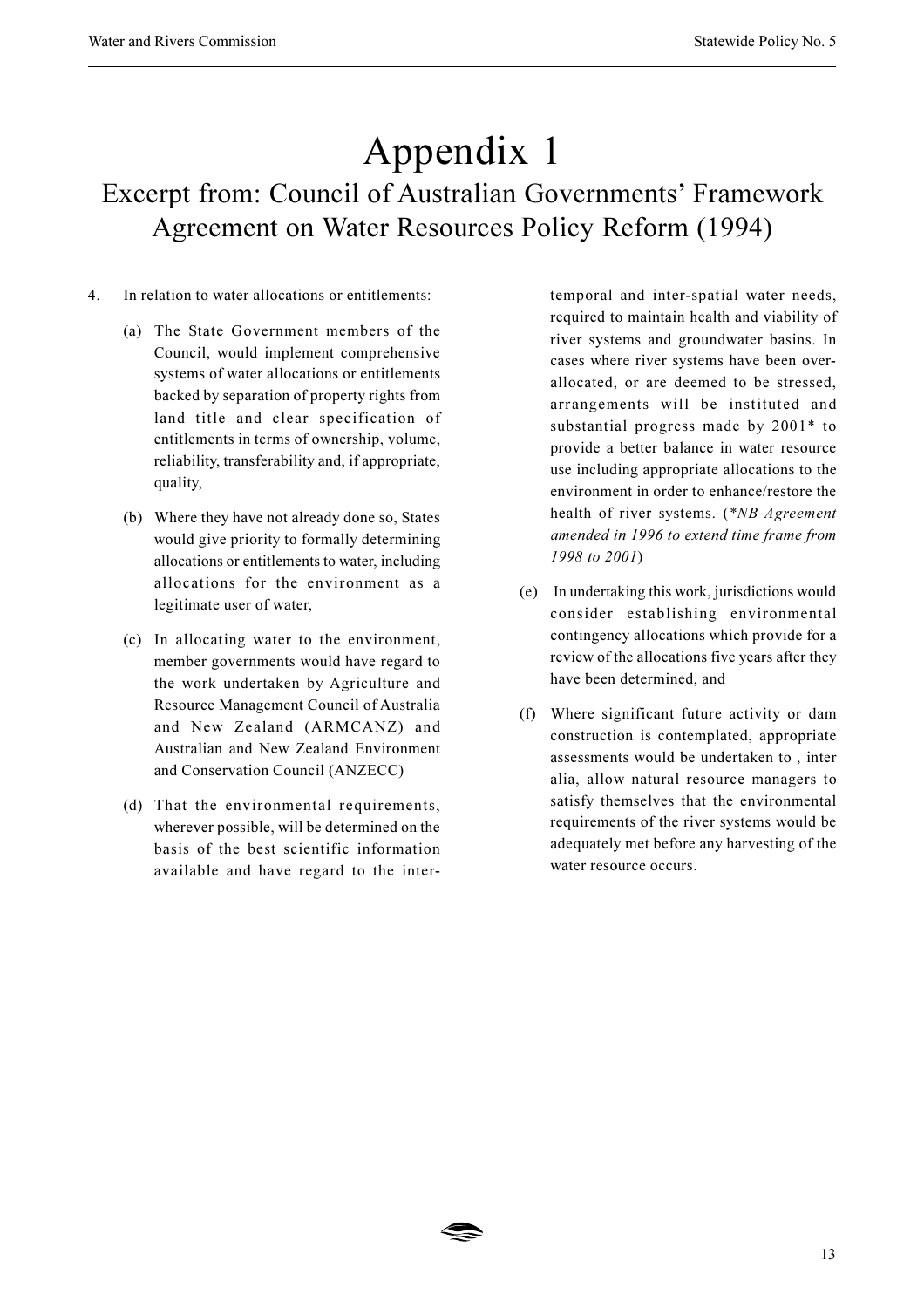## Appendix 2 National Principles for the Provision of Water for Ecosystems (ARMCANZ/ANZECC, 1996)

### *Note: The National Principles were being reviewed at the time of publication of this Policy.*

- 1. River regulation and/or consumptive use should be recognised as potentially impacting on ecological values.
- 2. Provision of water for ecosystems should be on the basis of the best scientific information available on the water regimes necessary to sustain the ecological values of water dependent ecosystems.
- 3. Environmental water provisions should be legally recognised.
- 4. In systems where there are existing users, provision of water for ecosystems should go as far as possible to meet the water regime necessary to sustain the ecological values of aquatic ecosystems whilst recognising the existing rights of other water users.
- 5. Where environmental water requirements cannot be met due to existing uses, action (including reallocation) should be taken to meet environmental needs.
- 6. Further allocation of water for any use should only be on the basis that natural ecological processes and biodiversity are sustained (i.e ecological values are sustained).
- 7. Accountabilities in all aspects of management of environmental water provisions should be transparent and clearly defined.
- 8. Environmental water provisions should be responsive to monitoring and improvements in understanding of environmental water requirements.
- 9. All water uses should be managed in a manner which recognises ecological values.
- 10. Appropriate demand management and water pricing strategies should be used to assist in sustaining ecological values of water resources.
- 11. Strategic and applied research to improve understanding of environmental water requirements is essential.
- 12. All relevant environmental, social and economic stakeholders will be involved in water allocation planning and decision-making on environmental water provisions.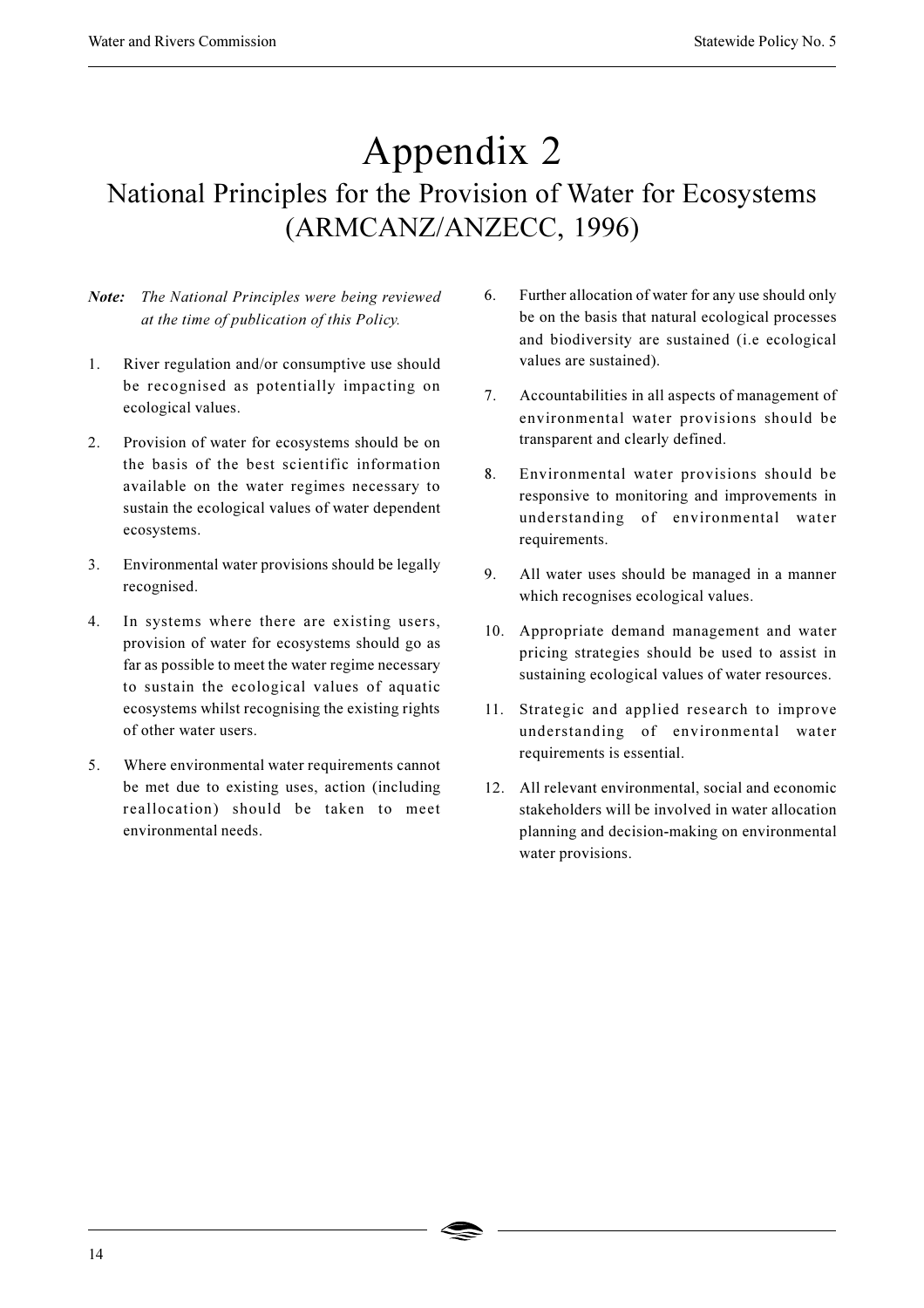## Appendix 3 Supporting information

### **1. Determination of ecological and social values**

The definition of terms such as "environmental values" and "beneficial uses" is a vexed one and often depends on context. For example the National Principles for the Provision of Water for Ecosystems (1996) defines "ecological values" broadly as follows:

### *Ecological values are defined as the natural ecological processes occurring within water dependent ecosystems and the biodiversity of these systems.*

It is not proposed to be prescriptive about what are and are not environmental, ecological and social values in this policy. However some guidance about how the Commission goes about identifying values is provided below.

The determination of EWRs requires identification of ecological values. For relatively undisturbed ecosystems, it is clear that the aim is to protect existing "natural" ecological values. For ecosystems which have already suffered disturbance due to regulation and/or as a result of land use changes, the aim is not so clear. The options are to:

- maintain the current ecological values;
- maintain and/or enhance current ecological values;
- identify the likely pre-existing natural ecological values and determine the key values which EWRs should aim to re-establish; or
- provide for a combination of current ecological values and key pre-existing natural ecological values.

Other questions arise as to who identifies these values and who determines which are the values to be maintained. In Western Australia, it is usually scientists and natural resource managers who *identify* these values based on available information as part of the development of water resource management plans

(under the *Rights in Water and Irrigation Act 1914*). The community will also have the opportunity to identify ecological values.

However, it is likely that the final decision about the determination of which values will be protected will be made through the provisions of the *Environmental Protection Act 1986*. This may be through the environmental impact assessment (EIA) process for environmentally significant proposals or through environmental protection polices (EPP) where they are in place and establish the values. Relevant values may also be determined under the *Conservation and Land Management Act 1984* (e.g. through areas being declared as National Parks or Nature Reserves) or under the *Wildlife Conservation Act 1950* (e.g. where rare flora and fauna may be affected).

Ecological values that are water (or more specifically, water resource) dependent include:

- biodiversity:
- ecological processes and functions;
- wetland vegetation;
- phreatophytic vegetation (vegetation accessing the groundwater table);
- riverine vegetation;
- aquatic invertebrates (including subterranean fauna); and
- vertebrates (eg fish, waterbirds, crocodiles, water rats).

Biodiversity may include more specific ecological values such as a specific species of vegetation or fauna, or a particular community structure of aquatic invertebrates. Similarly, ecological processes may include specific processes such as migration of a species of fish, maintenance of channel morphology and the energy flow in food webs.

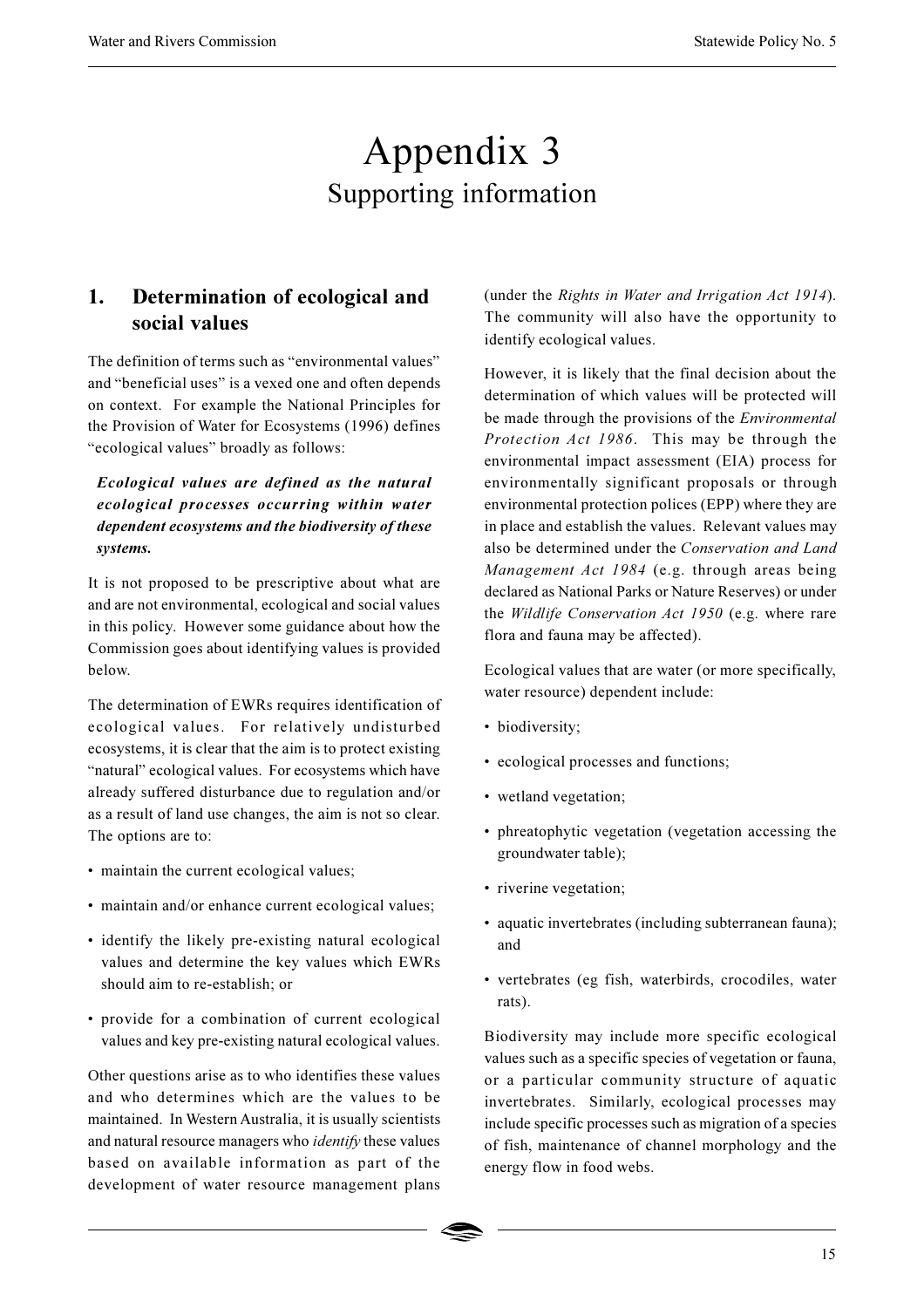It can be debated as to what are "values", "ecological features", "management objectives", or "processes" and what is an appropriate hierarchy for such descriptions. In the final analysis, it is not necessary for this policy to be prescriptive. What is more important is that there is agreement about the key aspects of ecosystems which need to be protected through the determination of EWRs.

The setting of EWPs also requires the identification of key social values as part of the determination of social water requirements. As for ecological values, this may require consideration of the indigenous social values of relatively undisturbed water systems and contemporary values of systems which have suffered disturbance due to regulation, and/or land use changes. In some cases, the disturbance may be directly due to the establishment of towns and cities and the associated development of water-based recreation sites.

Identifying key social values will require consideration  $of:$ 

- Aboriginal and other Australian heritage;
- recreational and tourist pursuits;
- landscape and aesthetic aspects; and
- educational and scientific aspects.

Where there is small-scale domestic and stock water use of rivers and wetlands (such as that defined as riparian use under the *Rights in Water and Irrigation Act 1914*), it may be appropriate for this to be considered a part of the social water requirements and therefore part of the EWPs, even though it is a consumptive use.

In some cases, there may be statutory requirements to meet Aboriginal heritage values under the provisions of the *Aboriginal Heritage Act 1972* or the *Native Title Act 1993*.

Clearly, the identification of social values requires consultation with the community, and especially key stakeholders. Under the Commission's management planning processes and the EPA's environmental impact assessment and environmental protection policy processes, there are statutory requirements for community involvement.

Social values are generally not the primary consideration in setting EWPs (ecological values are usually the primary consideration), but they may be established as part of an EWP depending on their impact on EWRs and the significance of the social value sustained by the water regime.

Although commercial and economic use of water for such purposes as public water supply, industrial water supply, irrigation and hydroelectric power generation are clearly of major social value to the community, they are considered as part of consumptive use bulk allocations and are managed through the normal allocation licensing processes.

Although the focus of EWPs in river systems has usually been to protect the values of areas downstream of dams or weirs, it is important to include consideration of the direct impact of a dam and its reservoir on river values and the effect of barriers to fish passage, particularly for proposed new developments. Consideration of the direct impacts of dams and reservoirs on values which are not water-dependent (eg impacts of construction on vegetation beyond the riverine area), are not within the scope of EWPs. Where these latter impacts may be significant, they will be considered as part of the normal environmental impact assessment process under the Environmental Protection Act 1986, with the water service provider/developer as the proponent.

### **2. Existing use greater than EWPs**

While some eastern States are already in the situation where water has been over-allocated in many areas and there is an urgent need to greatly reduce consumptive use to provide more water for ecosystems, Western Australia is fortunate that this is not expected to be a major problem.

There are some areas which are considered to be fully allocated (e.g. Carabooda) and some where Water Corporation abstraction has been reduced to meet EWP criteria (e.g. Whiteman Park). There are also areas where a precautionary approach is being taken and allocation caps have already been established pending the setting of EWPs. In most areas, a conservative approach to allocation to consumptive uses, particularly over the last 10 years, has meant that significant environmental damage has been avoided.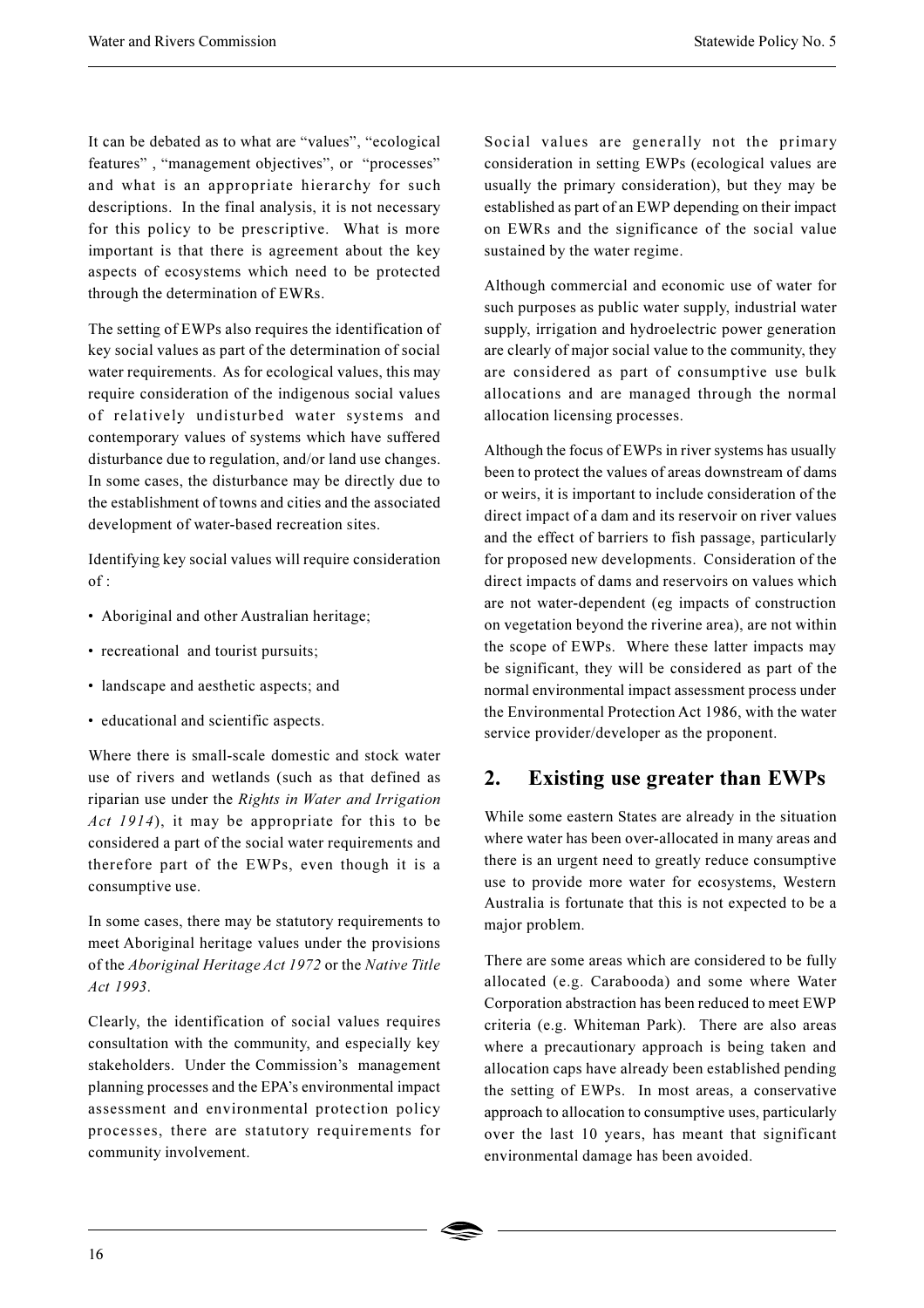However, it is likely that for some river systems which have major storage reservoirs and for some localised areas of intensive groundwater or surface water use, additional provision of water for the environment may need to be made. These situations will normally be identified when allocations plans are reviewed, particularly where current plans do not include EWPs or where allocations plans including EWPs are established for the first time in rapidly developing areas. In these situations, there may arise a need to reduce consumptive use. Principle 9 states that where EWPs cannot be met "a strategy will be developed in consultation with users and other stakeholders, to ensure such provisions are met within the minimum practical time".

The State Government has a commitment to compensate where resource use must be reduced due to existing or likely unacceptable environmental impacts if this is done in a way that is unfair or unreasonable. The *Rights in Water and Irrigation Act 1914* provides for compensation where licence amendments treat people differently. If additional water needs to be provided for the environment, there are a number of options available which can address such situations in the management of water resources.

One option is for a water resources management committee to decide that the equitable approach is to reduce all use by a certain percentage. For example, in the situation where the resource has been overallocated by 5%, all licences could be reduced by 5%. However, this could only be done after public consultation on the proposal and the Minister for Water Resources was satisfied that it was the most appropriate course of action.

Another option is for the Commission to buy back excess allocation. Under this option, the Commission would probably advertise for water entitlements at a certain price, until the water use matched the availability.

A third option is that a water resources management committee may consider that a certain type of use should be phased out. For example, it might decide in a certain area that irrigation of pasture was the least important water use and that this should be curtailed until overuse was eliminated. Compensation would be payable in this situation.

Furthermore, local by-laws can provide for compensation or an "act of grace" payment to be made under the *Financial Administration and Audit Act 1985* even if people are not treated differently when licences are amended. The by-law provision is intended to allow for "compensation" provisions to be negotiated during the development of water resource allocation plans which include proposals for the restructuring of water use. Where the outcome is that some water users are facing significant financial hardship, such payments will be considered but are at the discretion of the Government.

Consistent with the Guiding Principles in the policy, whatever approach is adopted, it must form part of a strategy which has been developed in consultation with users and other stakeholders.

### **3. Protection of the environment where EWPs have not been set**

Not all water licensing areas across the State have water resource allocation plans and in many areas where there are plans, EWPs have not been set. This situation will continue as the Commission works through its program, on a priority basis, to review previous plans and establish new allocation plans.

As a result, there will be many areas of the State where applications are made for water licences where there is little information on ecological values which may be affected by water abstraction. On the other hand, there are also many areas where there will be a reasonable understanding of whether there is likely to be a risk to ecological values. Consistent with Guiding Principle 13, in these situations, allocations to users need to be made "on a precautionary basis that minimises ecological risk".

Where a licence application is received and water abstraction, or any associated effects of water use (e.g. nutrient discharge), may have a significant impact on the environment, the assessment provisions of the *Environmental Protection Act 1986* must be followed. As the Water and Rivers Commission is considered a "decision making authority" (DMA) for the purposes of this Act in relation to licensing, the Commission must ensure that the proposal is formally referred to the Department of Environmental Protection (DEP) in such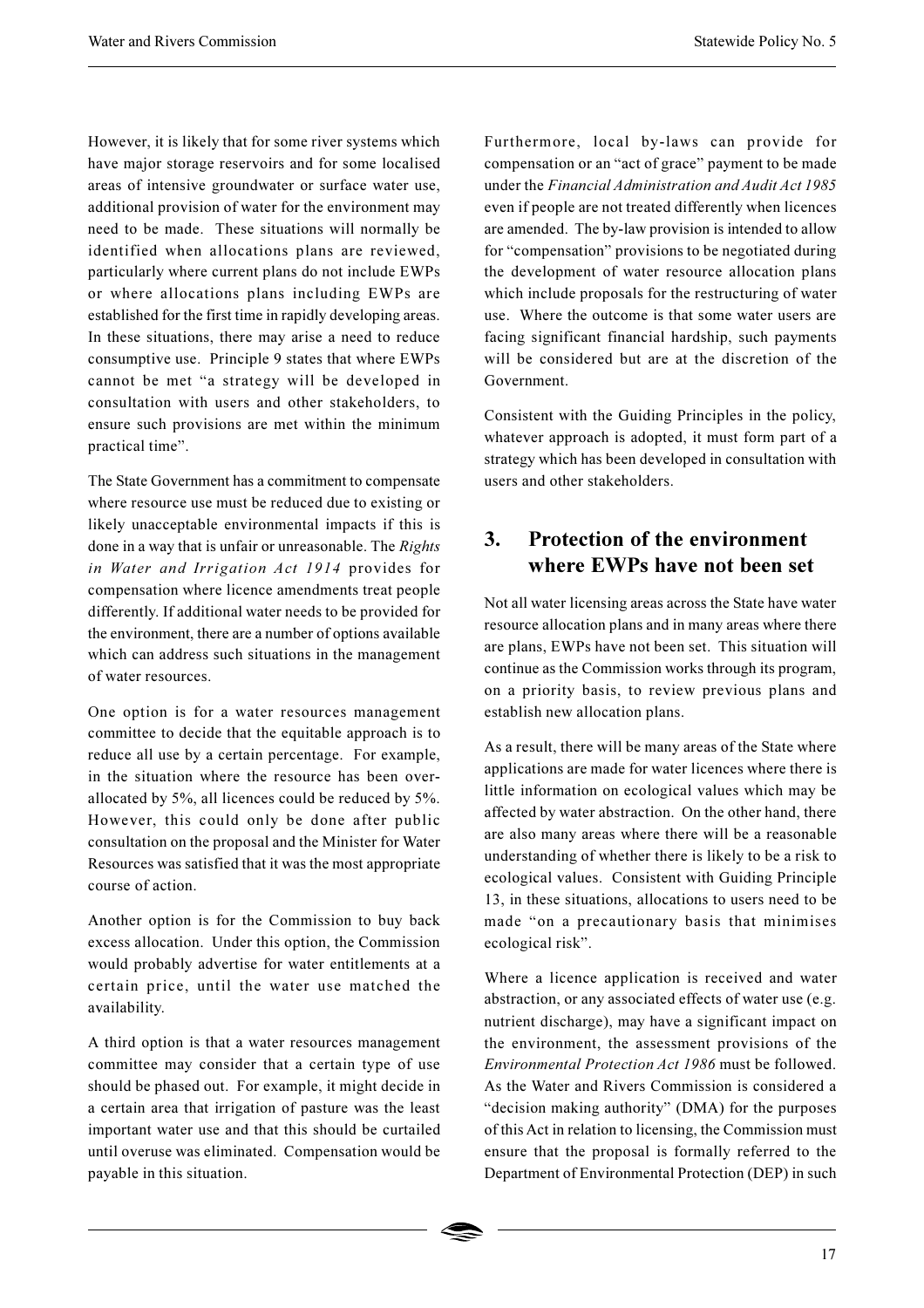a case. The referral may be made by either the proponent or the Commission. This may apply to many large developments whether or not EWPs have been set. Small scale developments requiring a licence are not normally referred to the EPA.

The proposal is then advertised in the West Australian Newspaper with an associated level of assessment. This may be either "no assessment", "informal assessment with advice" to the Commission and other DMAs, "formal assessment" or a "quick no" where it is not believed that the proposal could possibly be made to be environmentally acceptable.

The Commission will develop an agreement with the DEP on how to determine whether a proposal may have an environmentally significant impact.

Whether or not proposals are formally assessed under the *Environmental Protection Act 198*6, the Commission will limit the allocation (in size and time) to provide reasonable surety that significant ecological damage does not occur and ecological risk is minimised.

Conditions on the approval to take water will be applied which are consistent with any approvals under the *Environmental Protection Act 1986*. These conditions are likely to require monitoring to detect ecological damage or any emerging threat of ecological damage. If ecological damage is identified, the water user will be required to take corrective action and the licensed allocation may be reduced.

## **4. Integration of EWPs with water quality and catchment management considerations**

Wherever possible, Environmental Water Provisions should be determined as a part of water resource management plans which consider the management of water quantity and water quality within a catchment context. The catchment should preferably be a river basin (or in some cases, such as the Gnangara Mound, a groundwater flow system) and both surface and groundwater should be dealt with in the same plan. This is the optimal approach as it encourages consideration and integration of all aspects of land and water management.

 However, in many situations, this will not be possible. Experience has shown that certain imperatives and limited planning resources will often require that plans are developed, as a matter of priority, covering specific areas and parts of water systems. In these situations, the EWPs and the plans themselves, will often need to be considered as being of an interim nature, which will be subject to review within a catchment context at a future date.

While considering all aspects of catchment management will often not be possible, it should at least be possible and usually necessary, to consider water quality issues which have direct implications for EWRs and EWPs.

Water quality issues need to be considered in four main areas when establishing EWRs/EWPs. These are where:

- part of an EWR may be required to address water quality problems which are mostly caused by surface water diversions or groundwater abstraction (e.g. where river pools were previously oxygenated by continuous flow or low oxygen levels in wetlands have been caused by lower than normal water depths);
- water regimes identified as EWPs may need to have associated water quality parameters to ensure appropriate protection of ecological and social values (e.g. when water is released from a reservoir or water is pumped into a wetland from a deep aquifer);
- there is a need to establish mitigation water requirements, as defined in the policy, to provide for the flushing of algal blooms or the dilution of saline systems affected by dryland salinity or similar; and
- the implementation of EWPs would not make a significant improvement to wetland or river health unless other actions were taken to improve water quality problems associated with catchment or waterway management.

The way that water quality issues are dealt with in allocation planning depends on the cause of the associated water quality problems, recognising that in some situations the cause of the problems may not be known or may be considered to be the result of a combination of factors.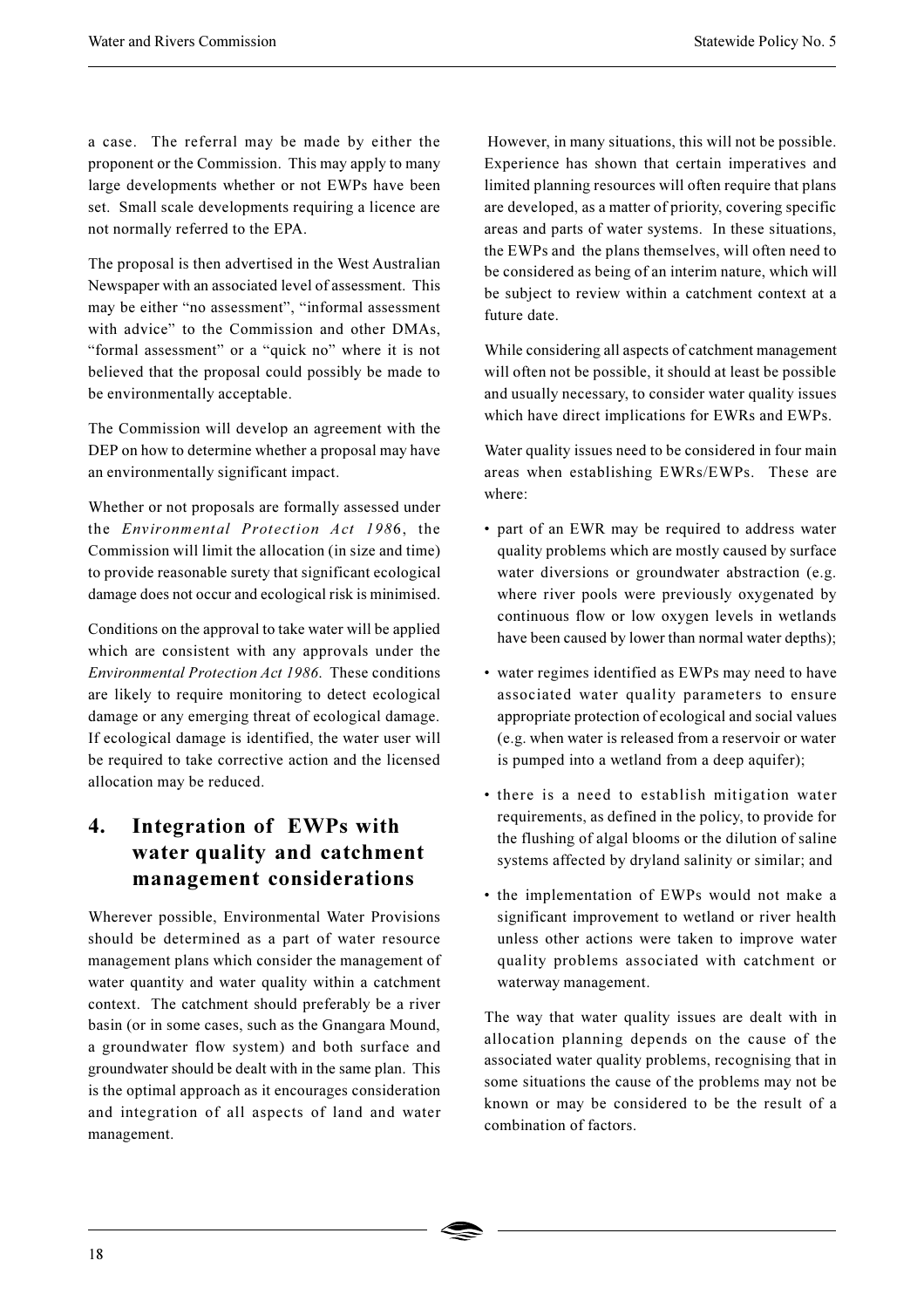For the first two dot points, the causes of the existing or potential water quality problems are assumed to mostly relate to regulation/abstraction activities. In these situations, it is entirely appropriate that water quality criteria are specified as part of the EWRs and EWPs and associated water regimes are set to ensure acceptable quality.

For the last two dot points, the causes of the water quality problems are likely to be mostly related to the activities of landowners in the catchment. In these cases, mitigation water requirements may be considerable and should not be considered to be part of the EWPs. Land use practices should be addressed through land planning and management processes. In addition, EWPs should only be implemented where there is a community commitment to improve wetland or river water quality through changes to land management practices.

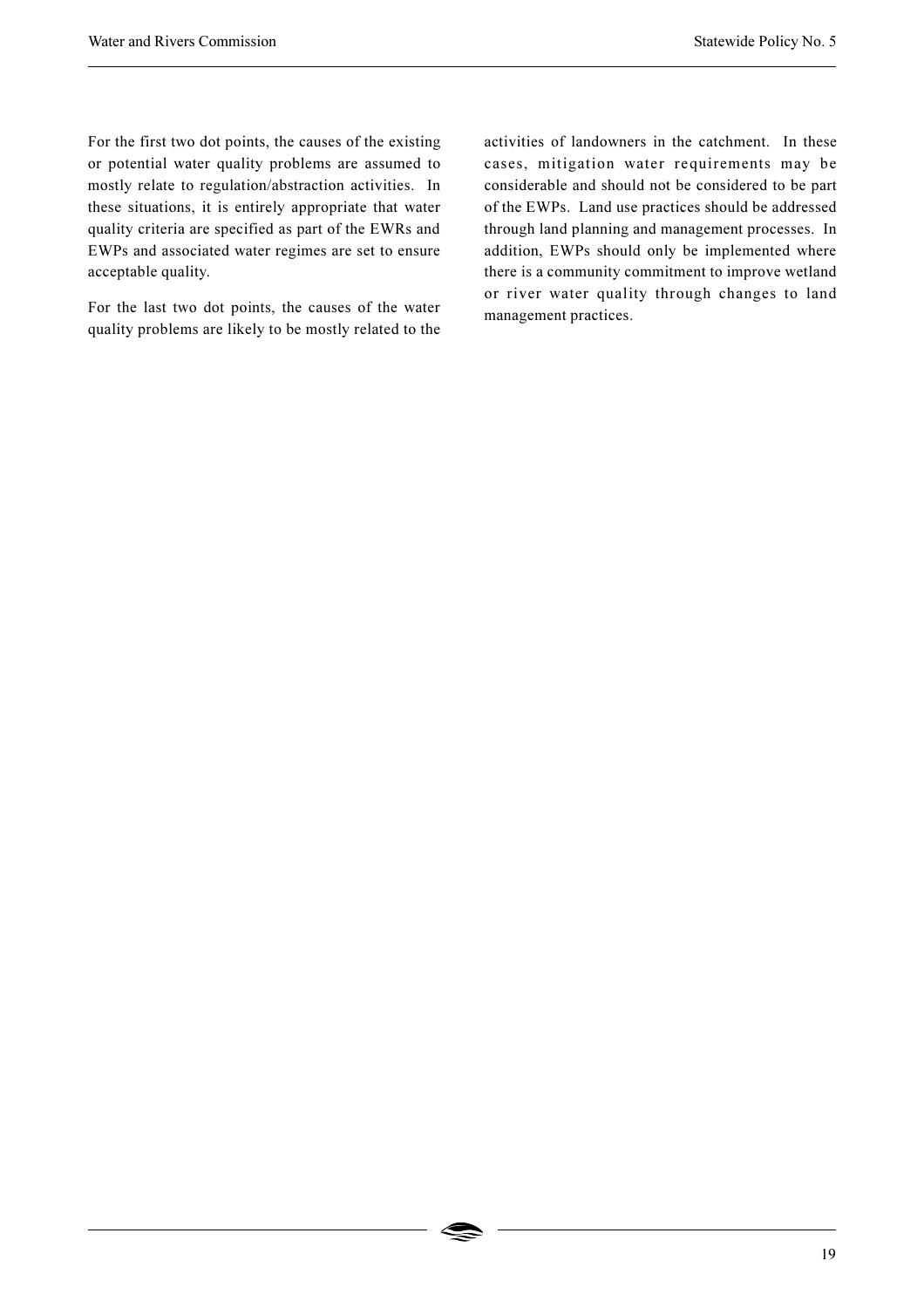## Appendix 4 Stakeholder consultation list

#### **Draft Policy** (Released for public comment February 1999.)

### *Submissions received from:*

Department of Environmental Protection Department of Resources Development AgWest Ministry for Planning Dept Commerce and Trade Water and Rivers Commission (Water Quality Branch) Water Corporation Western Power Peel Development Commission Gascoyne Development Commission National Parks and Nature Conservation Authority Shire of Murray Shire of Mundaring City of Gosnells Bureau of Meteorology Dr Hilda Turnbull MLA Swan Groundwater Advisory Committee Gingin Advisory Committee Avon River Management Authority Broome Groundwater Advisory Committee Upper Canning-Wungong-Southern Catchment Team Conservation Council WA Water Users Coalition Rainbow Coast Commercial Horticulturalists Pastoralists and Graziers Association Australian Property Institute Harry Butler David Keast Bruce Teede Astrid Herlihy Brian Young Otto Mueller F. Jupp

### *Presentations were given to:*

Department of Environmental Protection Wanneroo Groundwater Advisory Committee Canning-Wungong-Southern Rivers Advisory Committee

#### *Consultation on the final policy included:*

Department of Environmental Protection Environmental Protection Authority Conservation Council WRC Board Minister for Water Resources Legislative Council Committee Grower representatives from Advisory Committees Water Corporation State Water Reform Council

≶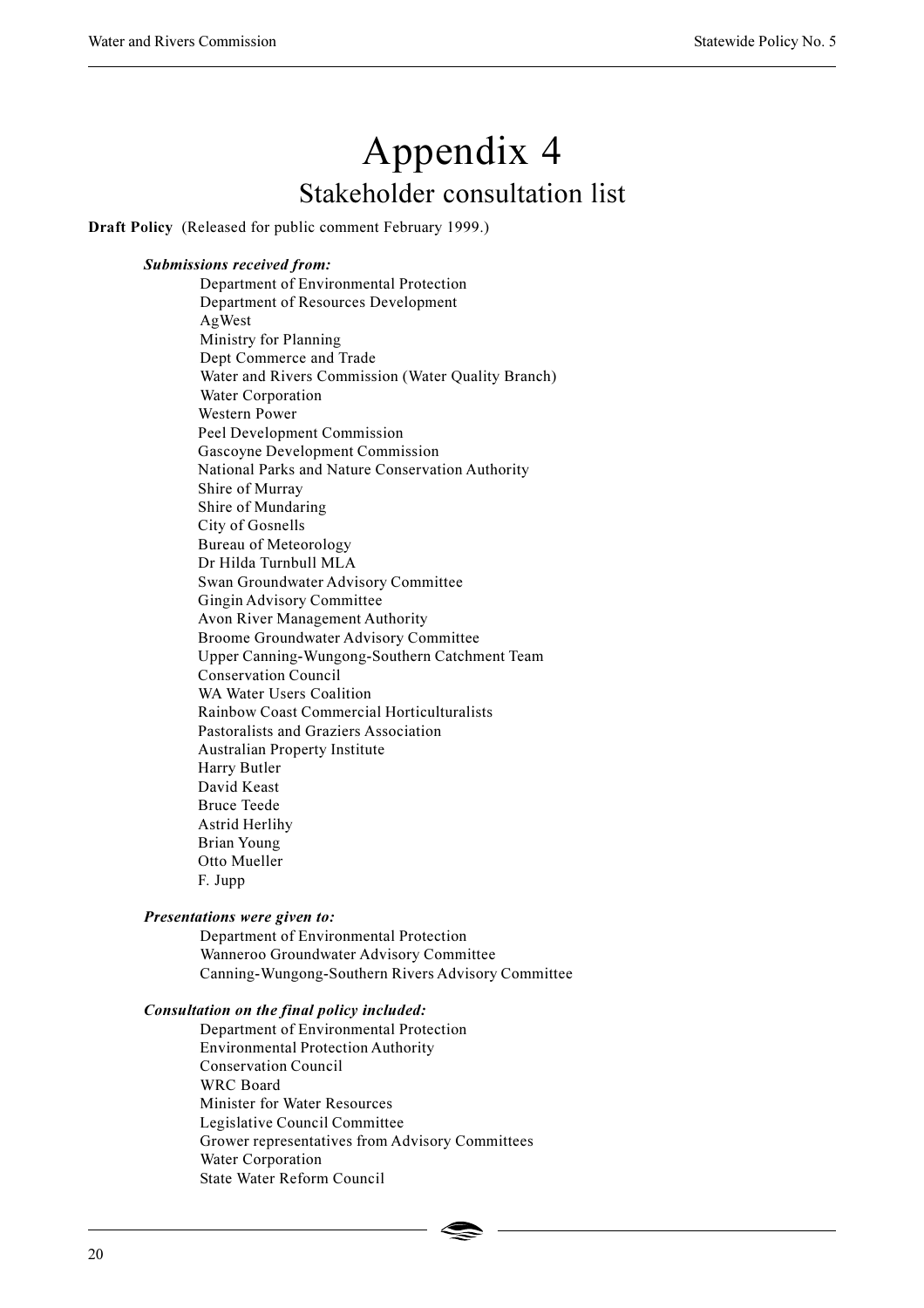✁

# Publication feedback form

The Water and Rivers Commission welcomes feedback to help us to improve the quality and effectiveness of our publications. Your assistance in completing this form would be greatly appreciated.

Please consider each question carefully and rate them on a 1 to 5 scale, where 1 is poor and 5 is excellent (*please circle the appropriate number*).

| How did you rate the quality of information?                                                                                                                                      |  |              |                |                |                |   |  |
|-----------------------------------------------------------------------------------------------------------------------------------------------------------------------------------|--|--------------|----------------|----------------|----------------|---|--|
|                                                                                                                                                                                   |  | 1            | $\overline{2}$ | 3              | $\overline{4}$ | 5 |  |
| How did you rate the design and presentation of this publication?                                                                                                                 |  |              |                |                |                |   |  |
| How can it be improved?                                                                                                                                                           |  | $\mathbf{1}$ | 2              | $\mathfrak{Z}$ | 4              | 5 |  |
| How effective did you find the tables and figures in communicating the data?                                                                                                      |  |              |                |                |                |   |  |
| How can they be improved?                                                                                                                                                         |  | $\mathbf{1}$ | $\overline{2}$ | $\overline{3}$ | $\overline{4}$ | 5 |  |
| How did you rate this publication overall?                                                                                                                                        |  |              |                |                |                |   |  |
|                                                                                                                                                                                   |  | $\mathbf{1}$ | $\overline{2}$ | $\overline{3}$ | 4              | 5 |  |
| If you would like to see this publication in other formats, please specify (e.g. $CD$ ).                                                                                          |  |              |                |                |                |   |  |
| Please cut along the dotted line on the left and return your completed response to:                                                                                               |  |              |                |                |                |   |  |
| <b>Publications Coordinator</b><br><b>Water and Rivers Commission</b><br><b>Level 2, Hyatt Centre</b><br><b>3 Plain Street</b><br>East Perth WA 6004<br>Fax: (08) 9275 0704<br>or |  |              |                |                |                |   |  |

⋐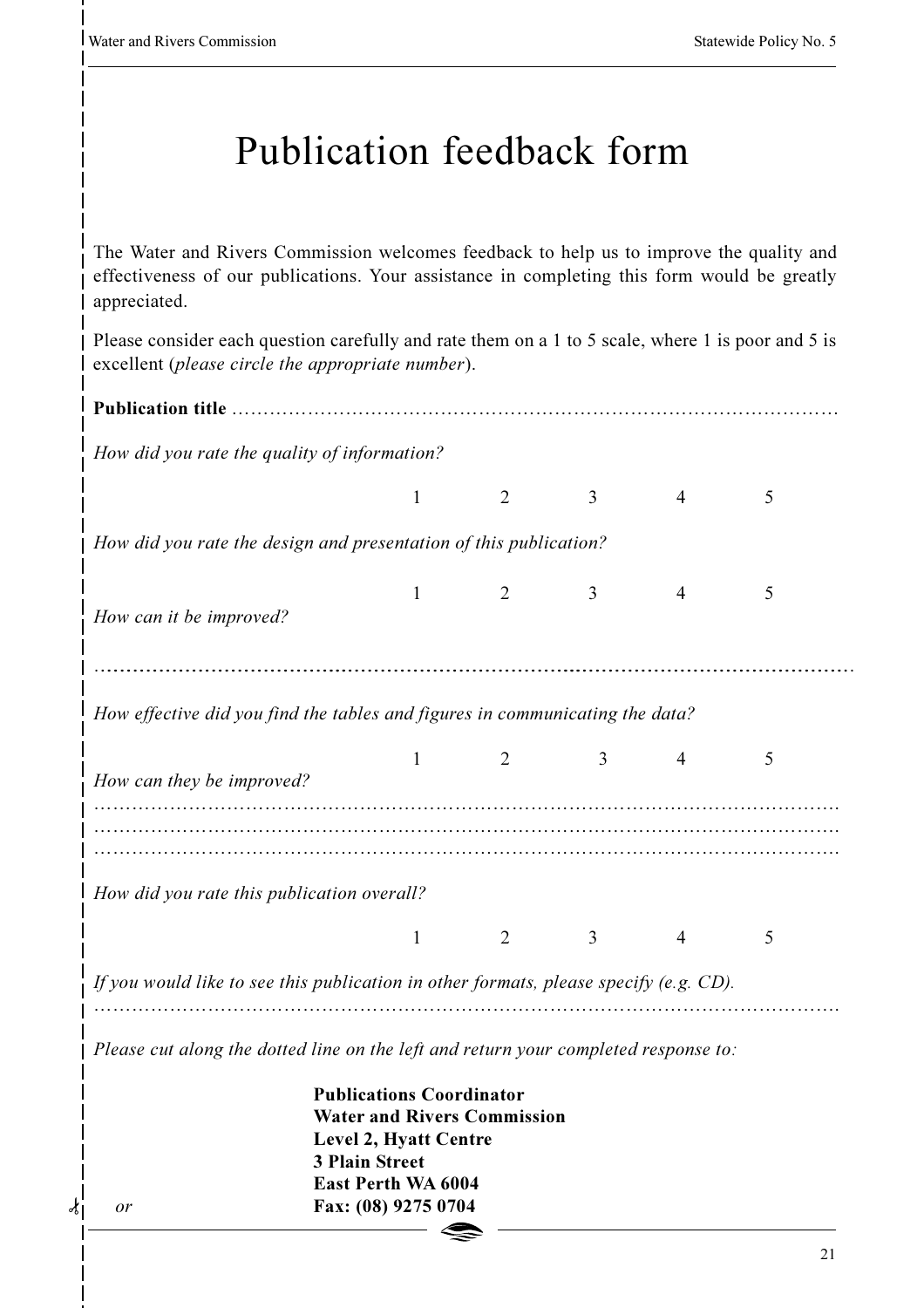